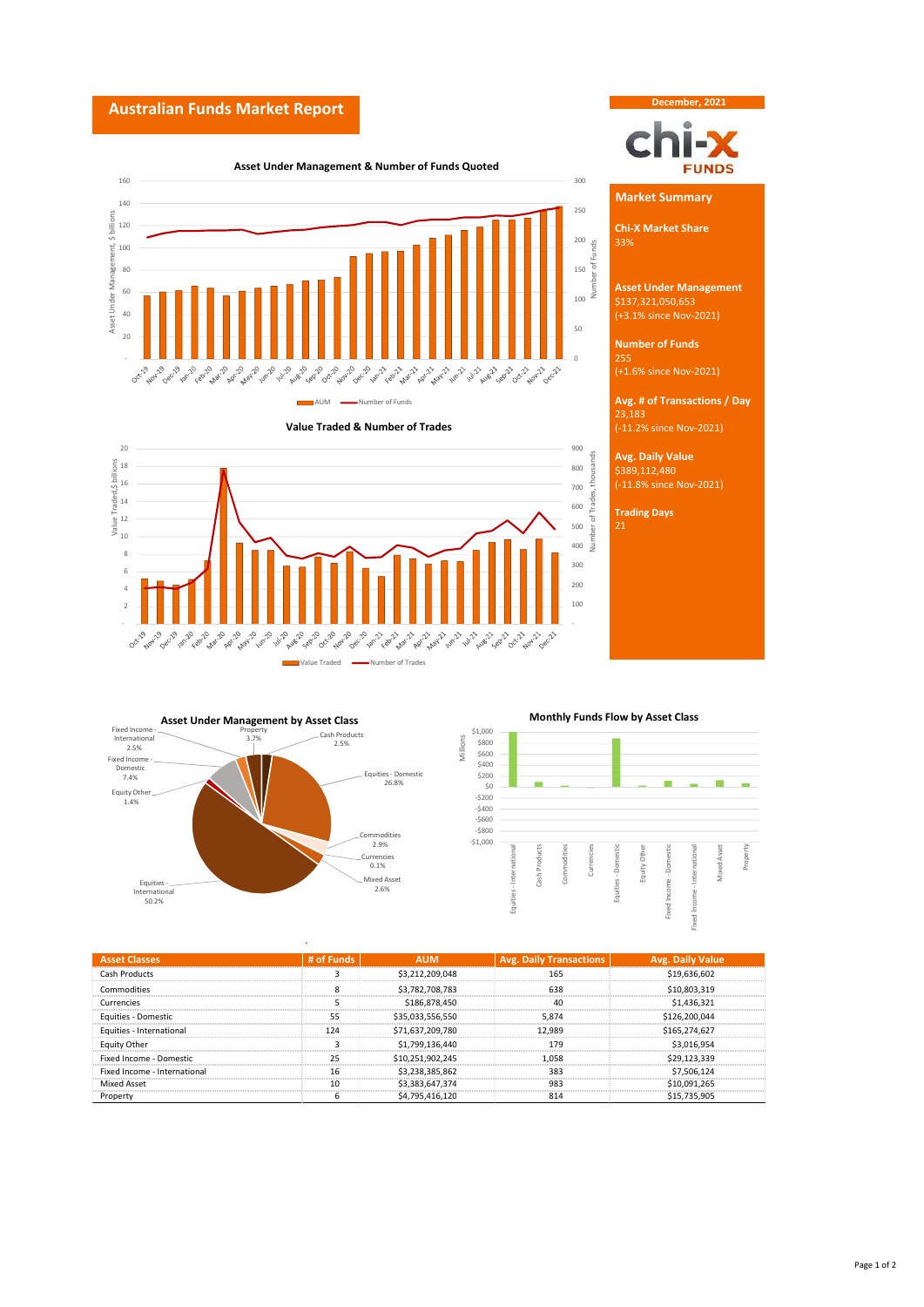| <b>Issuer Summary</b>                           |                         |                  |                   |                   |                     |               |
|-------------------------------------------------|-------------------------|------------------|-------------------|-------------------|---------------------|---------------|
| <b>Issuer</b>                                   | # of Funds              | <b>AUM</b>       | <b>AUM Change</b> | <b>Funds Flow</b> | <b>Value Traded</b> | <b>Trades</b> |
| AllianceBernstein                               | $\mathbf{1}$            | \$1,614,585,309  | \$26,267,157      | \$13,104,299      | \$174,908           | 5             |
| Antipodes / Pinnacle                            | 1                       | \$545,930,811    | \$515,340,604     | \$515,392,364     | \$89,386,378        | 772           |
| Talaria / Australian Unity Funds Management Ltd | $\overline{2}$          | \$562,031,823    | \$77,600,898      | \$13,565,558      | \$754,357           | 20            |
| <b>BetaShares</b>                               | 62                      | \$22,203,710,713 | \$723,421,480     | \$672,823,061     | \$2,663,792,810     | 159,941       |
| Coolabah                                        | ï                       | \$484,750,529    | \$6,106,212       | \$63,960          | \$73.844            |               |
| Daintree / Perennial                            | $\ddot{\mathbf{1}}$     | \$12,505,783     | \$0               | \$2,038,732       | \$2,652,837         | 68            |
| Einvest                                         | 4                       | \$90,784,730     | \$3,767,372       | \$1,969,049       | \$2,590,545         | 620           |
| Elstree                                         | 1                       | \$17,883,817     | \$870,738         | \$903,645         | \$914,654           | 13            |
| <b>ETFS</b>                                     | 19                      | \$4,679,146,791  | \$45,895,528      | \$77,506,110      | \$377,840,332       | 30,072        |
| Fidante                                         | $\overline{2}$          | \$913,823,076    | \$21,137,563      | \$19,079,691      | \$31,440,097        | 1,970         |
| Fidelity                                        | $\overline{2}$          | \$349,596,251    | \$3,291,022       | \$123,177,421     | \$8,213,170         | 678           |
| Hyperion / Pinnacle                             | 1                       | \$2,335,391,500  | \$1,988,066       | \$117,933,578     | \$52,512,419        | 2,530         |
| <b>Investors Mutual Limited</b>                 | 1                       | \$17,545,286     | \$2.564.189       | \$2,783,693       | \$2.503.781         | 82            |
| InvestSmart                                     | 3                       | \$246,147,854    | \$2.359.372       | $-$1,271,556$     | \$3.730.311         | 373           |
| iShares                                         | 36                      | \$25,528,883,628 | \$827,926,964     | \$532,525,779     | \$1,458,775,671     | 83,169        |
| Janus Henderson                                 | $\overline{2}$          | \$100,019,672    | \$3,235,282       | \$3,399,150       | \$9,890,732         | 195           |
| K <sub>2</sub>                                  | $\overline{2}$          | \$27,772,367     | \$432.741         | $-516.902$        | \$679.174           | 58            |
| Legg Mason                                      | 4                       | \$390,926,683    | \$9.687.022       | \$7,034,474       | \$20.357.425        | 1.139         |
| Loftus Peak                                     | 1                       | \$243,470,080    | $-$1,799,077$     | \$3,120,362       | \$3,236,114         | 166           |
| Magellan                                        | 10                      | \$17,060,279,839 | $-$14,170,241$    | $-$ \$399,593,510 | \$185,839,694       | 7,725         |
| Monash                                          | $\mathbf{1}$            | \$32,232,328     | \$795.119         | \$506,704         | \$1,055,491         | 144           |
| Montaka                                         | $\mathbf{1}$            | \$44,600,725     | $-52.908.255$     | \$581,742         | \$622,861           | 56            |
| Montgomery                                      | $\mathbf{1}$            | \$84,199,068     | $-56,517,683$     | \$202.076         | \$1.063.609         | 123           |
| MorningStar                                     | $\mathbf{1}$            | \$0              | $-5144.066.326$   | $-$148,607,547$   | \$4,132,643         | 434           |
| Munro                                           | 1                       | \$198,266,912    | \$8,766,299       | \$13,537,897      | \$15,342,373        | 516           |
| Cosmos / One Managed Investment Funds Ltd       | $\overline{1}$          | \$2,755,900      | $-$ \$880,150     | \$130,200         | \$561,360           | 104           |
| Perpetual                                       | $\overline{2}$          | \$3,427,770      | \$321.174         | \$1,729,594       | \$728.348           | 47            |
| Platinum                                        | $\overline{\mathbf{c}}$ | \$485,913,832    | $-$3,524,043$     | $-52,279,910$     | \$13,514,121        | 596           |
| <b>Russell Investments</b>                      | 5                       | \$971,234,128    | \$11,143,489      | \$1,828,751       | \$39,462,457        | 1,973         |
| Schroder                                        | $\overline{2}$          | \$127,875,727    | \$4,415,911       | \$4,082,806       | \$6,628,052         | 148           |
| SelfWealth                                      | $\mathbf{1}$            | \$4,335,869      | \$507,371         | \$481,459         | \$2,891,765         | 61            |
| StateStreet                                     | 17                      | \$8,456,151,092  | \$126,347,243     | $-532,866,809$    | \$436,443,163       | 20,149        |
| Switzer                                         | 3                       | \$586,850,197    | \$139,205,002     | \$139,594,689     | \$15,153,361        | 582           |
| The Perth Mint                                  | $\mathbf{1}$            | \$610,267,101    | \$2,560,323       | \$1,589,545       | \$20,265,597        | 1,402         |
| VanEck                                          | 30                      | \$10,016,803,522 | \$369,439,429     | \$255,277,168     | \$596,968,369       | 30,577        |
| Vanguard                                        | 30                      | \$38,270,949,943 | \$1,317,021,555   | \$744,646,026     | \$2,101,169,258     | 140,328       |

### **New Funds Issued**

| <b>Fund Name</b>                                             | Code             | <b>AUM</b>    | Inflow / Outflow | <b>Listing Date</b> | <b>Listing Venue</b> |
|--------------------------------------------------------------|------------------|---------------|------------------|---------------------|----------------------|
| BetaShares Future of Payments ETF                            | <b>IPAY</b>      | \$4,740,000   | \$4,740,000      | 15/12/2021          | ASX                  |
| BetaShares Electric Vehicles and Future Mobility ETF         | <b>DRIV</b><br>. | \$5,950,000   | \$5,950,000      | 15/12/2021          | ASX<br>.             |
| Perpetual Global Innovation Share Fund (Managed Fund)        | <b>IDEA</b>      | \$1,433,541   | \$1.433.541      | 13/12/2021          | ASX                  |
| Fidelity Global Demographics Fund (Managed Fund)             | <b>FDEM</b>      | \$122,140,924 | \$122,140,924    | 13/12/2021          | ASX                  |
| Perpetual Ethical SRI Fund (Managed Fund)                    | GIVE             | \$1,994,229   | \$296.053        | 29/11/2021          | ASX                  |
| VanEck Global Listed Private Equity ETF                      | GPEQ             | \$11.544.000  | \$0              | 25/11/2021          | ASX                  |
| <b>Talaria Global Equity Fund (Managed Fund)</b>             | <b>TLRA</b>      | \$504,060,621 | \$11,436,362     | 11/11/2021          | <b>CXA</b>           |
| Talaria Global Equity Fund - Currency Hedged (Managed Fund)  | <b>TLRH</b>      | \$57,971,202  | \$2,129,196      | 11/11/2021          | <b>CXA</b>           |
| BetaShares Crypto Innovators ETF                             | <b>CRYP</b>      | \$125,741,000 | \$16,401,000     | 4/11/2021           | ASX                  |
| Daintree Hybrid Opportunities Fund (Managed Fund)            | DHOF             | \$12,505,783  | \$2,038,732      | 3/11/2021           | ASX                  |
| <b>Cosmos Global Digital Miners Access ETF</b>               | <b>DIGA</b>      | \$2,755,900   | \$130,200        | 28/10/2021          | <b>CXA</b>           |
| <b>ETFS Fintech &amp; Blockchain ETF</b>                     | <b>FTEC</b>      | \$10,450,000  | \$0              | 14/10/2021          | <b>CXA</b>           |
| ETFS Hydrogen ETF                                            | <b>HGEN</b>      | \$87,075,300  | \$1,079,000      | 7/10/2021           | ASX                  |
| Loomis Sayles Global Equity Fund (Quoted Managed Fund)       | LSGE             | \$17.545.286  | \$2,783,693      | 1/10/2021           | ASX                  |
| Janus Henderson Global Sustainable Active ETF (Managed Fund) | <b>FUTR</b>      | \$1,992,250   | \$459,750        | 22/09/2021          | ASX                  |
| <b>Magellan High Conviction Trust</b>                        | MHH <sub>1</sub> | \$866,564,642 | $-525,713,623$   | 31/08/2021          | ASX                  |
| <b>ETFs Semiconductor ETF</b>                                | <b>SEMI</b>      | \$94,792,000  | \$10,404,000     | 31/08/2021          | ASX                  |
| VanEck Bentham GI Cap Se Active ETF (Managed Fund)           | GCAP             | \$21,869,501  | \$1,906,648      | 5/08/2021           | ASX                  |
| <b>Coolabah Active Composite Bond Fund (Hedge Fund)</b>      | <b>FIXD</b>      | \$484,750,529 | \$63,960         | 21/06/2021          | <b>CXA</b>           |
| Monash Absolute Active Trust (Hedge Fund)                    | MAAT             | \$32,232,328  | \$506.704        | 10/06/2021          | ASX                  |

# **Contact**

1 Farrer Place, Sydney NSW 2000 Australia

Address **Phone Community Community Community** Phone **Phone Community Community Community Community Community Community Community Community Community Community Community Community Community Community Community Community Com** 

**CHI-X AUSTRALIA PTY LTD** Phone: +61 2 8078 1700 Email: au.info@chi-x.com Level 23, Governor Phillip Tower Website: www.chi-x.com.au

## **About Chi-X Australia**

Chi-X is the securities and derivatives exchange transforming the Australian investment market through a focus on customers and innovation. Chi-X delivers easy, cost-effective access to local and global investment opportunities

©2021, Chi-X Australia Pty Ltd ("Chi-X") ABN 47 129 584 667. All rights reserved. CHI-X is a Chi-X Group trade mark. Chi-X holds an Australian Market Licence and operates a financial market in Australia. This<br>document is n activity or purchase or sell any security, or as a solicitation or recommendation of the purchase, sale, or offer to purchase or sell any security. To the extent permitted by law Chi-X makes no representations or<br>warrantie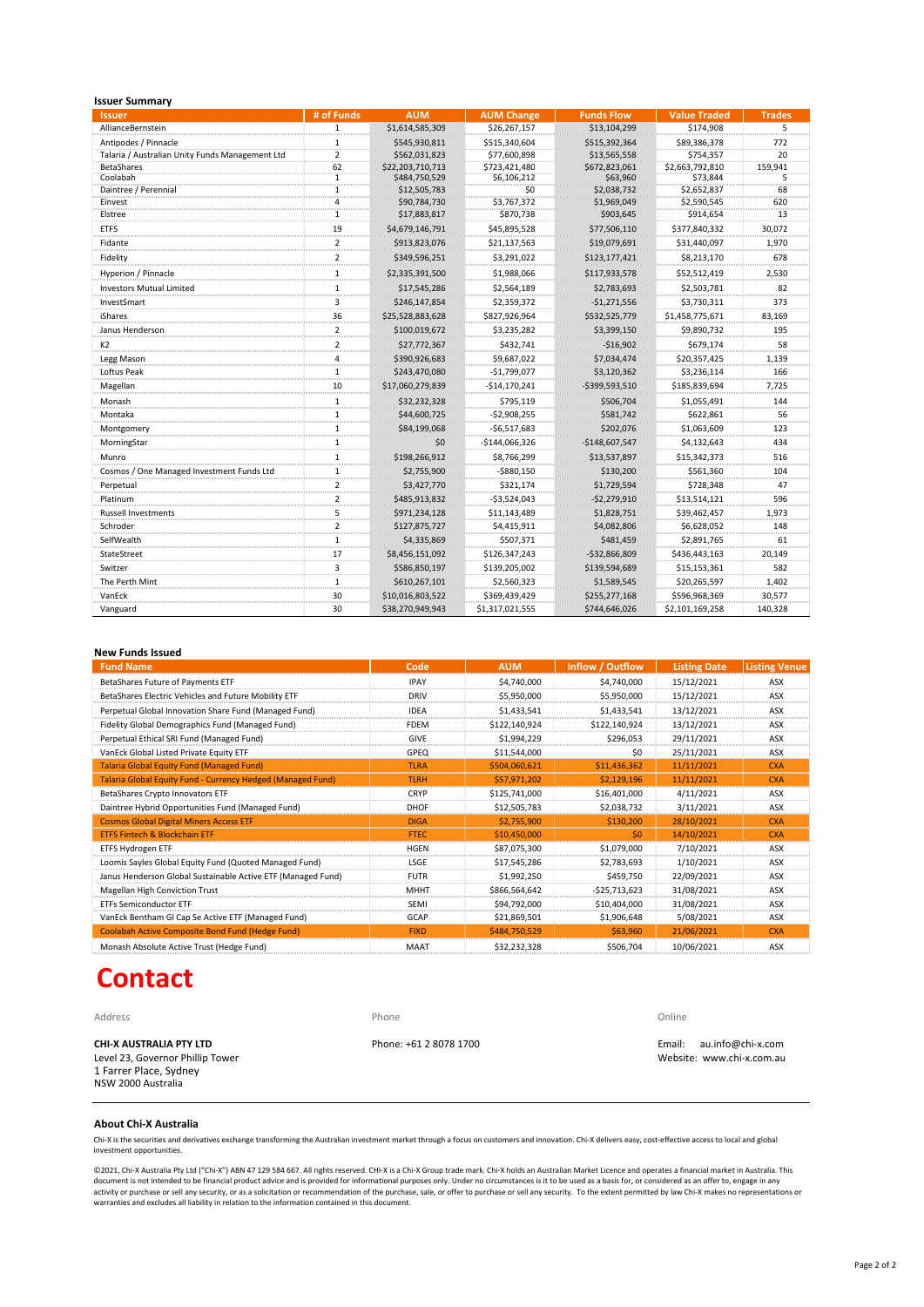|                                           | <b>Australian Funds Report</b><br>A Choe Global Markets Company<br>AUM (\$m)<br>Funds Inflow /<br>Value Traded<br>Monthly Liquidity<br><b>Bid Depth</b><br>1 Month Total<br>Transacted<br>Number<br>Ask Depth |                   |                   |                       |                                                   |                         |                |                  |                |                       |                        |                   |                                         |                       |                        | <b>Trading days: 21</b><br>Month ending: Friday, 31 Dec 2021 |                               |  |  |  |  |
|-------------------------------------------|---------------------------------------------------------------------------------------------------------------------------------------------------------------------------------------------------------------|-------------------|-------------------|-----------------------|---------------------------------------------------|-------------------------|----------------|------------------|----------------|-----------------------|------------------------|-------------------|-----------------------------------------|-----------------------|------------------------|--------------------------------------------------------------|-------------------------------|--|--|--|--|
| Ticker                                    | Fund's Name                                                                                                                                                                                                   | MER (% p.a)       | AUM (\$m)         | Change                | Outflow (\$m)<br>(5)                              | Volume                  | of Trades      |                  | % Spread *     | (A\$'000s) **         | (A\$'000s) **          | Year High<br>Last | Year Low                                | Return                | 1 Year Total<br>Return | 3 Year Total<br>Return (ann.)                                | 5 Year Total<br>Return (ann.) |  |  |  |  |
| uity - Domest                             |                                                                                                                                                                                                               |                   |                   |                       |                                                   |                         |                |                  |                |                       |                        |                   |                                         |                       |                        |                                                              |                               |  |  |  |  |
| A200<br>ATEC                              | Betashares Australia 200 ETF<br>: BetaShares S&P/ASX Australian Technology ETF                                                                                                                                | 0.07<br>0.48.     | 1996.21<br>208.38 | 127.54<br>$-9.85$ :   | 75.99<br>\$259,102,191<br>0.00<br>\$12,917,247    | 2,077,377<br>555,855    | 9,439<br>1,284 | 12.98%<br>6.20%  | 0.07%<br>0.19% | \$378.86<br>\$122.22  | \$528.36<br>\$229.26   | 126.65<br>23.27   | 129.16<br>108.98<br>19.75<br>25.46      | 2.76%<br>$-4.51%$     | 17.64%<br>3.86%        | 12.96%<br>0.00%                                              | 0.00%<br>0.00%                |  |  |  |  |
| AUMF                                      | iShares Edge MSCI Australia Multifactor ETF                                                                                                                                                                   | 0.30              | 44.64             | 1.42                  | $-0.08$<br>\$2,277,454                            | 71,522                  |                | 5.10%            | 0.33%          | \$243.42              | \$228.72               | 32.74             | 33.57<br>29.30                          | 3.48%                 | 10.55%                 | 10.68%                                                       | 8.70%                         |  |  |  |  |
| $\overline{\mathsf{AUST}}$<br><b>BBOZ</b> | BetaShares Managed Risk Australian Share Fund (Managed Fund)<br>BetaShares Australian Strong Bear (Hedge Fund)                                                                                                | 0.49.<br>1.38     | 22.09<br>272.54   | 0.44<br>$-11.76$      | 0.00<br>\$1,137,919<br>6.69<br>\$346,030,55       | 64,927<br>79,698,414    | 8,880          | 5.15%<br>126.97% | 0.31%<br>0.26% | \$83.64<br>\$799.81   | \$83.82<br>\$789.24    | 17.89<br>4.18     | 16.06<br>18.11<br>6.33<br>4.06          | 2.05%<br>$-6.49%$     | 11.80%<br>$-33.33%$    | 8.23%<br>$-36.36%$                                           | 5.67%<br>$-25.92%$            |  |  |  |  |
| BEAR                                      | BetaShares Australian Equities Bear (Hedge Fund)                                                                                                                                                              | 1.48              | 54.76             | $-0.70$               | 0.88<br>\$11,335,804                              | 1,261,813               | 552            | 20.70%           | 0.19%          | \$305.27              | \$285.66               | 8.84              | 10.68<br>8.74                           | $-2.86%$              | $-16.37%$              | $-15.38%$                                                    | $-10.37%$                     |  |  |  |  |
| DVDY<br>E200                              | VanEck Vectors Morningstar Australian Moat Income ETF<br>SPDR S&P/ASX 200 ESG Fund                                                                                                                            | 0.35<br>0.13      | 79.09<br>36.36    | 2.89<br>0.83          | 2.33<br>\$5,713,816<br>$-0.35$<br>\$1,040,499     | 248,894<br>42,381       | 249<br>105     | 7.22%<br>2.86%   | 0.14%<br>0.23% | \$162.44<br>\$168.61  | \$261.51<br>\$172.45   | 23.25<br>24.85    | 25.11<br>20.00:<br>25.60<br>22.29       | 0.74%<br>4.16%        | 14.49%<br>16.00%       | 0.00%<br>0.00%                                               | 0.00%<br>0.00%                |  |  |  |  |
| EIGA                                      | : elnvest Income Generator Fund (Managed Fund)                                                                                                                                                                | 0.80              | 31.25             | 1.13                  | 0.09<br>\$289,113                                 | 76,481                  |                | 0.93%            | 0.00%          | \$0.00                | \$0.00                 | 3.88              | 4.05<br>3.55                            | 3.93%                 | 14.65%                 | 8.75%                                                        | 0.00%                         |  |  |  |  |
| EINC<br><b>EX20</b>                       | BetaShares Legg Mason Equity Income Fund (Managed Fund)<br>BetaShares Australian Ex-20 Portfolio Diversifier ETI                                                                                              | 0.85:<br>0.25     | 27.03<br>240.49   | 0.66<br>6.25          | 0.04:<br>\$1,029,300<br>0.78<br>\$9,699,605       | 120,155<br>460,725      | 587            | 3.81%<br>4.03%   | 0.00%<br>0.15% | \$0.00<br>\$119.36    | \$0.00<br>\$148.25     | 8.75<br>21.49     | 8.97<br>7.86<br>21.68<br>18.09          | 2.34%<br>2.33%        | 13.03%<br>15.63%       | 9.21%<br>13.32%                                              | 0.00%<br>10.05%               |  |  |  |  |
| FAIR                                      | : BetaShares Australian Sustainability Leaders ETI                                                                                                                                                            | 0.49              | 1346.15           | 71.46                 | 45.91<br>\$73,609,946                             | 3,598,905               | 5,510          | 5.47%            | 0.13%          | \$89.41               | \$224.22               | 20.87             | 22.00<br>17.32                          | 2.00%                 | 17.30%                 | 14.00%                                                       | 0.00%                         |  |  |  |  |
| GEAR<br><b>GIVE</b>                       | BetaShares Geared Australian Equity Fund (Hedge Fund)<br>Perpetual Ethical SRI Fund (Managed Fund)                                                                                                            | 0.80<br>0.65      | 341.09<br>1.99    | 18.61.<br>0.32        | 0.54<br>\$146,763,354<br>0.30<br>\$286,755        | 5,183,480<br>85,989     | 7,843          | 43.03%<br>14.38% | 0.15%<br>0.00% | \$108.62<br>\$0.00    | \$117.47<br>\$0.00     | 29.20<br>3.38     | 30.00:<br>21.17<br>10.04<br>9.96        | 5.61%<br>1.50%        | 35.09%<br>0.00%        | 20.42%<br>0.00%                                              | 11.28%<br>0.00%               |  |  |  |  |
| GRNV                                      | : VanEck Vectors MSCI Australian Sustainable Equity ET                                                                                                                                                        | 0.35              | 103.49            | 8.06:                 | 4.80<br>\$5,689,267                               | 193,918                 | 671            | 5.50%            | 0.15%          | \$625.38              | \$1,092.83             | 29.99             | 24.50<br>30.29                          | 3.41%                 | 17.99%                 | 13.64%                                                       | 7.85%                         |  |  |  |  |
| HVST<br>IESG                              | BetaShares Australian Dividend Harvester Fund (Managed Fund)<br>iShares Core MSCI Australia ESG Leaders ETF                                                                                                   | 0.90.<br>0.09     | 175.90<br>88.00   | 4.26<br>10.78         | 1.47<br>\$11,815,747<br>8.18<br>\$11,009,131      | 869,520<br>410,600      | 1,206<br>704   | 6.72%<br>12.51%  | 0.13%<br>0.14% | \$38.58<br>\$199.23   | \$31.57<br>\$244.43    | 13.77<br>27.62    | 14.54<br>13.18<br>27.72<br>9.95         | 2.12%<br>3.37%        | 8.15%<br>0.00%         | 6.01%<br>0.00%                                               | $-0.08%$<br>0.00%             |  |  |  |  |
| <b>IHD</b>                                | IShares S&P/ASX Dividend Opportunities ETF                                                                                                                                                                    | 0.30              | 295.82            | 7.71                  | \$8,756,066<br>1.40                               | 633,528                 | 779            | 2.96%            | 0.16%          | \$436.15              | \$421.80               | 14.00             | 14.87<br>12.96                          | 2.19%                 | 9.80%                  | 9.90%                                                        | 4.84%                         |  |  |  |  |
| IIGF                                      | Intelligent Investor Australian Equity Income Fund (Managed Fund)                                                                                                                                             | 0.97              | 101.28            | 0.59                  | $-0.94$<br>\$1,816,009                            | 554,630                 | 167            | 1.79%            | 0.00%          | \$0.00                | \$0.00                 | 3.33              | 3.41<br>2.64                            | 1.52%                 | 21.09%                 | 0.00%                                                        | 0.00%                         |  |  |  |  |
| <b>IMPO</b>                               | IShares S&P/ASX 20 ETF<br>elnvest Future Impact Small Caps Fund (Managed Fund)                                                                                                                                | 0.24<br>0.99      | 443.59<br>37.99   | 19.38<br>2.15         | 8.56<br>\$21,220,717<br>1.38<br>\$1,661,737       | 753,160<br>281,117      | 753<br>56      | 4.78%<br>4.37%   | 0.15%<br>0.00% | \$483.73<br>\$0.00    | \$1,050.70<br>\$0.00   | 28.54<br>6.13     | 30.30<br>25.31<br>6.30<br>5.06          | 2.55%<br>2.17%        | 15.67%<br>16.07%       | 11.65%<br>0.00%                                              | 7.64%<br>0.00%                |  |  |  |  |
| INES                                      | InvestSMART Ethical Share Fund (Managed Fund)                                                                                                                                                                 | 0.97              | 67.52             | 0.32                  | 0.49<br>\$1,008,22                                | 262,599                 | 132            | 1.49%            | 0.00%          | \$0.00                | \$0.00                 | 3.87              | 4.01<br>3.14                            | $-0.26%$              | 21.02%                 | 0.00%                                                        | 0.00%                         |  |  |  |  |
| INIF<br>IOZ                               | InvestSMART Australian Equity Income Fund (Managed Fund)<br>: iShares Core S&P/ASX 200 ETF                                                                                                                    | 0.97<br>0.09.     | 77.34<br>4961.07  | 1.45<br>380.09        | $-0.82$<br>\$906,075<br>252.29<br>\$422,177,218   | 298,089<br>14,010,003   | 15,476         | 1.17%<br>8.51%   | 0.00%<br>0.07% | \$0.00<br>\$543.72    | 50.00<br>\$648.62      | 3.10<br>30.58     | 2.46<br>3.20<br>31.34<br>26.68          | 3.74%<br>2.79%        | 22.63%<br>16.67%       | 13.05%<br>12.76%                                             | 0.00%<br>8.67%                |  |  |  |  |
| <b>ISO</b>                                | : iShares S&P/ASX Small Ordinaries ETF                                                                                                                                                                        | 0.55              | 156.63            | 5.33                  | 2.94<br>\$12,301,010                              | 2,196,474               | 506            | 7.85%            | 0.28%          | \$118.45              | \$134.82               | 5.80              | 5.93<br>5.15                            | 1.58%                 | 15.78%                 | 13.90%                                                       | 9.76%                         |  |  |  |  |
| <b>KSM</b><br>MAAT                        | K2 Australian Small Cap Fund (Hedge Fund)<br>Monash Absolute Active Trust (Hedge Fund)                                                                                                                        | 2.27<br>2.26      | 15.98<br>32.23    | $-0.09$<br>0.80       | $-0.25$<br>\$331,143<br>0.51<br>\$1,055,491       | 110,818<br>974,647      | 38<br>144      | 2.07%<br>3.27%   | 0.00%<br>0.00% | \$0.00<br>\$0.00      | \$0.00<br>\$0.00       | 3.02<br>1.10      | 3.18<br>2.53<br>1.02:<br>21.83          | 1.00%<br>0.92%        | 17.05%<br>0.00%        | 12.97%<br>0.00%                                              | 6.99%<br>0.00%                |  |  |  |  |
| MVB                                       | : VanEck Vectors Australian Bank ET                                                                                                                                                                           | 0.28.             | 193.18            | 6.07:                 | 1.44<br>\$15,957,691                              | 537,658                 | 1,143          | 8.26%            | 0.09%          | \$393.41              | \$400.71               | 30.28             | 32.33<br>24.08                          | 4.84%                 | 29.71%                 | 10.69%                                                       | 5.50%                         |  |  |  |  |
| MVE                                       | VanEck Vectors S&P/ASX MidCap 50 ETF                                                                                                                                                                          | 0.45              | 186.83            | 6.87                  | 0.00<br>\$11,857,476                              | 309,817                 | 538            | 6.35%            | 0.13%          | \$614.68              | \$694.20               | 39.42             | 39.80<br>31.61<br>32.30<br>27.24        | 3.82%<br>3.30%        | 19.81%<br>16.99%       | 18.51%<br>11.25%                                             | 12.87%<br>8.34%               |  |  |  |  |
| MVOL<br>$\ensuremath{\mathsf{MVR}}$       | IShares Edge MSCI Australia Minimum Volatility ETF<br>VanEck Vectors Australian Resources ET                                                                                                                  | 0.30<br>0.35      | 31.15<br>141.44   | 1.09:<br>7.00:        | 0.10<br>\$4,962,641<br>$-1.60$<br>\$7,197,452     | 158,935<br>235,168      | 50             | 15.93%<br>5.09%  | 0.25%<br>0.08% | \$303.94<br>\$424.91  | \$303.14<br>\$429.07   | 32.20<br>32.07    | 33.00<br>27.73                          | 6.40%                 | 8.37%                  | 13.25%                                                       | 12.78%                        |  |  |  |  |
| MVS                                       | VanEck Vectors Small Companies Masters ETF                                                                                                                                                                    | 0.49              | 50.73             | 2.17                  | 0.00<br>\$1,823,690                               | 81,823                  | 13             | 3.60%            | 0.21%          | \$206.45              | \$156.93               | 23.36             | 23.36<br>19.34                          | 4.47%                 | 17.46%                 | 11.92%                                                       | 8.34%                         |  |  |  |  |
| MVW<br>OZF                                | VanEck Vectors Australian Equal Weight ETF<br>SPDR S&P/ASX 200 Financials ex A-REITs Fund                                                                                                                     | 0.35<br>0.40.     | 1775.91<br>132.21 | 61.39<br>$4.21$ :     | 13.97<br>\$53,436,915<br>3.18<br>\$9,439,610      | 1,563,747<br>438,676    | 3,610<br>763   | 3.01%<br>7.14%   | 0.08%<br>0.29% | \$82.28<br>\$99.71    | \$646.73<br>\$99.06    | 34.93<br>21.19    | 35.32<br>29.78<br>22.81<br>17.51        | 2.77%<br>3.57%        | 15.54%<br>23.44%       | 12.70%<br>9.49%                                              | 9.27%<br>3.87%                |  |  |  |  |
| OZR                                       | : SPDR S&P/ASX 200 Resource Fund                                                                                                                                                                              | 0.40              | 124.98            | 5.36                  | 1.65<br>\$12,510,284                              | 961,165                 | 676            | 10.01%           | 0.26%          | \$271.98              | \$266.10               | 12.96             | 14.62<br>11.77                          | 6.77%                 | 7.56%                  | 13.32%                                                       | 13.01%                        |  |  |  |  |
| <b>QFN</b><br>QOZ                         | BetaShares S&P/ASX 200 Financials Sector ETF<br>BetaShares FTSE RAFI Australia 200 ET                                                                                                                         | 0.34<br>0.40.     | 62.40<br>403.91   | $-0.33$<br>32.94      | $-2.61$<br>\$9,528,701<br>18.14<br>\$35,707,732   | 797,053<br>2,371,860    | 1,090<br>1,215 | 15.27%<br>8.84%  | 0.14%<br>0.14% | \$125.29<br>\$206.01  | \$145.34<br>\$328.88   | 12.24<br>15.12    | 12.85<br>9.80:<br>16.00<br>13.17        | 3.64%<br>3.99%        | 23.92%<br>16.87%       | 9.01%<br>10.93%                                              | 3.75%<br>7.25%                |  |  |  |  |
| ORE                                       | BetaShares S&P/ASX 200 Resources Sector ETF                                                                                                                                                                   | 0.34              | 96.07             | 5.87                  | 0.00<br>\$7,118,986                               | 973,633                 | 70             | 7.41%            | 0.23%          | \$172.28              | \$189.73               | 7.53              | 8.23<br>6.60                            | 6.51%                 | 9.34%                  | 13.64%                                                       | 13.19%                        |  |  |  |  |
| RARI                                      | Russell Australian Responsible Investment ETF<br>Russell High Dividend Australian Shares ETI                                                                                                                  | 0.45<br>0.34      | 284.70<br>263.43  | 3.48<br>3.95          | \$18,062,302<br>1.46<br>$-2.70$<br>\$6,120,336    | 680,561<br>208,497      | 53<br>432      | 6.34%<br>2.32%   | 0.13%<br>0.25% | \$170.09<br>\$281.12  | \$237.86<br>\$583.27   | 26.54<br>29.64    | 27.30<br>22.72<br>30.90<br>25.50        | 2.59%<br>3.23%        | 17.37%<br>15.28%       | 10.51%<br>8.54%                                              | 6.58%<br>4.54%                |  |  |  |  |
| RDV<br>SELF                               | SelfWealth SMSF Leaders ETF                                                                                                                                                                                   | 0.88              | 4.34              | $0.51$ :              | 0.48<br>\$2,891,765                               | 58,603                  |                | 66.69%           | 0.10%          | \$95.07               | \$253.24               | 47.60             | 50.96<br>43.50                          | 6.19%                 | 13.73%                 | 0.00%                                                        | 0.00%                         |  |  |  |  |
| SFY                                       | SPDR S&P/ASX 50                                                                                                                                                                                               | 0.29              | 777.98<br>76.79   | 17.63                 | \$25,377,626<br>6.29<br>\$4,029,003<br>1.46       | 391,068<br>955,957      | 98<br>360      | 3.26%<br>5.25%   | 0.06%<br>0.00% | \$298.15<br>\$0.00    | \$684.60<br>\$0.00     | 65.34<br>4.39     | 57.94<br>68.25<br>3.75<br>4.41          | 2.14%<br>3.78%        | 16.20%<br>18.18%       | 11.78%<br>17.57%                                             | 7.78%<br>0.00%                |  |  |  |  |
| SMLL<br>SSO                               | BetaShares Australian Small Companies Select Fund (Managed Fund)<br>SPDR S&P/ASX Small Ordinaries Fund                                                                                                        | 0.39<br>0.50:     | 32.85             | 4.21<br>$-0.05$ :     | $-0.11$<br>\$20,226,61                            | 1,122,933               | 127            | 61.57%           | 0.38%          | \$203.85              | \$330.54               | 18.04             | 16.44<br>19.00                          | 1.05%                 | 15.72%                 | 15.14%                                                       | 10.25%                        |  |  |  |  |
| STW                                       | SPDR S&P/ASX 200                                                                                                                                                                                              | 0.13              | 4816.82           | 97.87                 | 0.00<br>\$202,186,243                             | 2,953,957               | 6,308          | 4.20%            | 0.07%          | \$608.46              | \$397.80               | 68.90             | 70.91<br>60.39<br>2.90<br>2.31:         | 2.76%<br>3.02%        | 16.52%                 | 12.92%<br>9.53%                                              | 8.75%<br>0.00%                |  |  |  |  |
| SWTZ                                      | Switzer Dividend Growth Fund (Managed Fund)<br>SPDR MSCI Australia Select High Dividend Yield Fund                                                                                                            | 0.89<br>0.35:     | 204.07<br>279.87  | 130.37<br>10.57       | \$1,032,686<br>128.15<br>1.52:<br>\$14,011,247    | 386,350<br>467,758      | 4,427          | 0.51%<br>5.01%   | 0.00%<br>0.13% |                       |                        | 2.73<br>30.46     | 31.55<br>27.41                          | 3.74%                 | 17.22%<br>12.52%       | 10.30%                                                       | 5.55%                         |  |  |  |  |
| VAS                                       | Vanguard Australian Shares Index ETF                                                                                                                                                                          | 0.10              | 10124.40          | 421.74                | 202.10<br>\$594,862,081                           | 6,302,041               | 31,381         | 5.88%            | 0.06%          |                       |                        | 95.77             | 97.85<br>83.12                          | 2.26%                 | 17.00%                 | 13.20%                                                       | 8.90%                         |  |  |  |  |
| VETH                                      | Vanguard Ethically Conscious Australian Shares ETF<br>Vanguard Australian Shares High Yield ETF                                                                                                               | 0.17<br>0.25      | 340.29<br>2052.34 | 37.15<br>133.58       | 28.59<br>\$54,781,557<br>51.10<br>\$98,106,427    | 907,306<br>1,523,663    | 2,290<br>5,448 | 16.10%<br>4.78%  | 0.12%<br>0.09% |                       |                        | 61.55<br>65.51    | 63.50<br>52.31<br>69.50<br>58.26        | 2.82%<br>4.30%        | 17.79%<br>16.41%       | 0.00%<br>11.77%                                              | 0.00%<br>6.41%                |  |  |  |  |
| VLC                                       | Vanguard MSCI Australian Large Companies Index ETF                                                                                                                                                            | 0.20              | 151.42            | 10.16                 | 6.66<br>\$15,682,161                              | 209,936                 | 44             | 10.36%           | 0.14%          |                       |                        | 75.19             | 84.02<br>66.81                          | 2.48%                 | 15.34%                 | 12.39%                                                       | 7.80%                         |  |  |  |  |
| VSO <sub>1</sub><br>YMAX                  | Vanguard MSCI Australian Small Companies Index ETF<br>BetaShares Australia Top20 Equity Yield Max Fund                                                                                                        | $0.30 -$<br>0.76  | 723.46<br>335.68  | 38.54<br>11.70        | 12.02<br>\$29,283,975<br>4.20<br>\$15,939,798     | 406,285<br>2,021,125    | 2,736<br>1,006 | 4.05%<br>4.75%   | 0.12%<br>0.24% |                       |                        | 75.11<br>7.96     | 75.65<br>61.75<br>8.50<br>7.32:         | 3.87%<br>2.31%        | 21.24%<br>14.47%       | 17.89%<br>7.40%                                              | 11.73%<br>4.30%               |  |  |  |  |
| ZYAU                                      | ETFS S&P/ASX 300 High Yield Plus ETF                                                                                                                                                                          | 0.35              | 95.62             | 3.95                  | 1.04<br>\$6,736,497                               | 657,440                 | 349            | 7.04%            | 0.20%          |                       |                        | 10.42             | 10.57<br>8.99                           | 3.52%                 | 14.76%                 | 5.01%                                                        | 3.67%                         |  |  |  |  |
| Equity - International<br>AASF            | Airlie Australian Share Fund (Managed Fund)                                                                                                                                                                   | 0.78 <sup>2</sup> | 289.69            | 39.00                 | \$4,667,187<br>30.62                              | 1,284,345               | 195            | 1.61%            | $0.00\%$       | \$0.00                | \$0.00                 | 3.71              | 3.74:<br>2.90:                          | 3.34%                 | 27.18%                 | 0.00%                                                        | 0.00%                         |  |  |  |  |
| ACDC                                      | : ETFS Battery Tech & Lithium ETF                                                                                                                                                                             | 0.69.             | 504.63            | 14.93                 | 24.29<br>\$46,194,177                             | 492,625                 | 5,982          | 9.15%            | 0.20%          | \$81.54               | \$333.60               | 93.43             | 99.25<br>82.50                          | $-1.91%$              | 20.23%                 | 31.69%                                                       | 0.00%                         |  |  |  |  |
| ADEF<br>AGX1                              | Apostle Dundas Global Equity Fund - Class D Units (Managed Fund)<br>Antipodes Global Shares (Quoted Managed Fund)                                                                                             | 0.90<br>1.10      | 11.79<br>545.93   | 0.52<br>515.34        | 0.23<br>\$348,031<br>515.39<br>\$89,386,378       | 68,390<br>15,199,071    | 772            | 2.95%<br>16.37%  | 0.00%<br>0.00% | \$0.00<br>\$0.00      | \$0.00<br>\$0.26       | 5.21<br>5.90      | 33.51<br>4.64<br>6.41<br>5.64           | 2.76%<br>$-0.17%$     | 0.00%<br>14.78%        | 0.00%<br>13.57%                                              | 0.00%<br>0.00%                |  |  |  |  |
| AMVE                                      | : AllianceBernstein Managed Volatility Equites Fund MVE Class                                                                                                                                                 | 0.55              | 1614.59           | 26.27                 | 13.10<br>\$174,908                                | 96,870                  |                | 0.01%            | 0.91%          | \$509.77              | \$524.67               | 1.83              | 25.01<br>1.77                           | 0.83%                 | 0.00%                  | 0.00%                                                        | 0.00%                         |  |  |  |  |
| ASIA<br><b>BBUS</b>                       | BetaShares Asia Technology Tigers ETF                                                                                                                                                                         | 0.67<br>1.38      | 612.73<br>171.71  | $-34.61$<br>$-5.16$   | $-7.50$<br>\$48,992,933<br>5.55<br>\$173,904,867  | 5,136,308<br>19,711,477 | 7,399<br>4,928 | 8.00%<br>101.28% | 0.38%<br>0.24% | \$87.18<br>\$1,104.61 | \$100.62<br>\$1,075.25 | 9.38<br>8.22      | 9.11<br>14.36<br>10.69<br>1.01:         | $-4.19%$<br>$-6.06%$  | $-14.82%$<br>$-47.81%$ | 23.45%<br>$-47.86%$                                          | 0.00%<br>$-37.40%$            |  |  |  |  |
| BNKS<br>                                  | BetaShares US Equities Strong Bear Currency Hedged (Hedge Fund)<br>: BetaShares Global Banks ETF - Currency Hedged                                                                                            | 0.57              | 112.92            | 2.67:                 | 1.36<br>\$9,017,735                               | 1,342,909               | 809            | 7.99%            | 0.49%          | \$128.31              | \$228.01               | 6.79              | 7.17<br>5.31                            | 1.19%                 | 27.46%                 | 6.62%                                                        | 3.49%                         |  |  |  |  |
| CETF                                      | VanEck Vectors ChinaAMC A-Share ETF                                                                                                                                                                           | 0.60              | 23.29             | 0.07                  | 0.00<br>\$1,444,324                               | 20,959                  | 135            | 6.20%            | 0.46%          | \$131.55              | \$141.32               | 67.21             | 82.81<br>61.15                          | 0.31%                 | $-1.14%$               | 15.66%                                                       | 7.40%                         |  |  |  |  |
| CLDD<br>CLNE                              | BetaShares Cloud Computing ETF<br>VanEck Vectors Global Clean Energy ETF                                                                                                                                      | 0.67<br>0.65      | 71.92<br>114.45   | $-2.80$<br>$-9.64$    | \$13,197,218<br>3.00:<br>11.08<br>\$20,974,436.   | 865,220<br>2,092,273    | 1,314<br>2,265 | 18.35%<br>18.33% | 0.27%<br>0.47% | \$191.27<br>\$203.27  | \$243.99<br>\$165.33   | 14.98<br>9.23     | 17.39<br>3.87<br>17.12<br>9.10          | $-7.76%$<br>$-16.70%$ | 0.00%<br>0.00%         | 0.00%<br>0.00%                                               | 0.00%<br>0.00%                |  |  |  |  |
| CNEW                                      | VanEck Vectors China New Economy ETF                                                                                                                                                                          | 0.95              | 161.51            | $-3.55$               | $-3.89$<br>\$14,053,041                           | 1,442,381               | 808            | 8.70%            | 0.86%          | \$171.92              | \$136.98               | 9.72              | 9.98<br>8.01                            | 0.21%                 | 14.19%                 | 26.20%                                                       | 0.00%                         |  |  |  |  |
| CRYP<br>CURE                              | BetaShares Crypto Innovators ETF<br>ETFS S&P Biotech ETF                                                                                                                                                      | 0.67<br>0.45      | 125.74<br>57.73   | 0.00<br>$-0.60$       | \$58,715,200<br>16.40<br>1.08<br>\$5,235,601      | 6,521,774<br>96,260     | 10,503<br>711  | 46.70%<br>9.07%  | 0.56%<br>0.25% | \$133.74<br>\$136.33  | \$155.41<br>\$175.44   | 7.81<br>53.76     | 10.09<br>10.02:<br>87.36<br>52.64       | $-26.32%$<br>$-2.87%$ | 0.00%<br>$-15.86%$     | 0.00%<br>16.28%                                              | 0.00%<br>0.00%                |  |  |  |  |
| DIGA                                      | : Cosmos Global Digital Miners Access ETF                                                                                                                                                                     | 0.90.             | 2.76              | $-0.88:$              | 0.13<br>\$561,360                                 | 119,416                 | 104            | 20.37%           | 2.42%          | \$17.60               | \$21.48                | 4.34              | 27.16<br>9.69                           | $-27.79%$             | 0.00%                  | 0.00%                                                        | 0.00%                         |  |  |  |  |
| DHOF<br>DRUG                              | Daintree Hybrid Opportunities Fund (Managed Fund)<br>BetaShares Global Healthcare ETF - Currency Hedged                                                                                                       | 0.75<br>0.57      | 12.51<br>170.38   | 0.00<br>12.48         | 2.04<br>\$2,652,837<br>3.26<br>\$11,058,145       | 265,196<br>1,408,906    | 1,020          | 21.21%<br>6.49%  | 0.22%<br>0.27% | \$98.03<br>\$137.44   | \$98.03<br>\$274.79    | 10.00<br>8.16     | <b>State</b><br>$\sim$<br>8.24<br>6.68: | 1.11%<br>5.84%        | 0.00%<br>23.04%        | 0.00%<br>16.27%                                              | 0.00%<br>13.21%               |  |  |  |  |
| DRIV                                      | : BetaShares Electric Vehicles and Future Mobility ETF                                                                                                                                                        | 0.67.             | 5.95              | 0.00:                 | \$3,932,592<br>5.95                               | 336,441                 | 963            | 66.09%           | 0.68%          | \$107.06              | \$136.78               | 11.90             | $\sim$                                  | 0.00%                 | 0.00%                  | 0.00%                                                        | 0.00%                         |  |  |  |  |
| <b>EMKT</b>                               | Vaneck Vectors MSCI Multifactor Emerging Markets Equity ETF                                                                                                                                                   | 0.69.             | 57.76             | 0.91                  | 0.00:<br>\$1,345,988                              | 60,558                  | 110            | 2.33%            | 0.37%          | \$99.91               | \$61.50                | 22.20             | 23.08<br>$20.12$ :                      | 1.60%                 | 12.74%                 | 10.12%                                                       | 0.00%                         |  |  |  |  |
| EMMG<br>ERTH                              | BetaShares Legg Mason Emerging Markets Fund (Managed Fund)<br>: BetaShares Climate Change & Env Opp ETF                                                                                                       | 1.00<br>0.65      | 101.21<br>196.69  | 1.85<br>$-5.09:$      | 4.14<br>\$5,195,287<br>12.47<br>\$21,558,015      | 751,860<br>1,525,121    | 373<br>2,594   | 5.13%<br>10.96%  | 0.00%<br>0.43% | \$0.00<br>\$97.89     | \$0.00<br>\$220.68     | 6.78<br>13.85     | 7.73<br>6.64<br>15.41<br>5.04           | $-2.31%$<br>$-8.70%$  | 2.32%<br>0.00%         | 0.00%<br>0.00%                                               | 0.00%<br>0.00%                |  |  |  |  |
| ESGI                                      | Vaneck Vectors MSCI International Sustainable Equity ETF                                                                                                                                                      | 0.55              | 130.58            | 11.58                 | 9.12<br>\$7,471,005                               | 243,577                 | 58             | 5.72%            | 0.23%          | \$297.64              | \$550.54               | 31.06             | 32.50<br>24.83                          | 2.07%                 | 24.60%                 | 18.68%                                                       | 0.00%                         |  |  |  |  |
| ESPO<br>ESTX                              | VanEck Vectors Video Gaming and Esports ETF<br>ETFS EURO STOXX 50 ETF                                                                                                                                         | 0.55<br>0.35      | 108.02<br>73.40   | $-12.00$<br>$-0.77$ : | $-1.72$<br>\$10,844,728<br>$-2.34$<br>\$8,254,629 | 918,567<br>106,816      | 1,274<br>274   | 10.04%<br>11.25% | 0.51%<br>0.29% | \$64.87<br>\$180.91   | \$141.38<br>\$108.41   | 11.43<br>77.85    | 12.86<br>10.03<br>80.27<br>63.03        | $-8.56%$<br>2.61%     | 3.52%<br>18.87%        | 0.00%<br>13.42%                                              | 0.00%<br>9.32%                |  |  |  |  |
|                                           |                                                                                                                                                                                                               |                   |                   |                       |                                                   |                         |                |                  |                |                       |                        |                   |                                         |                       |                        |                                                              |                               |  |  |  |  |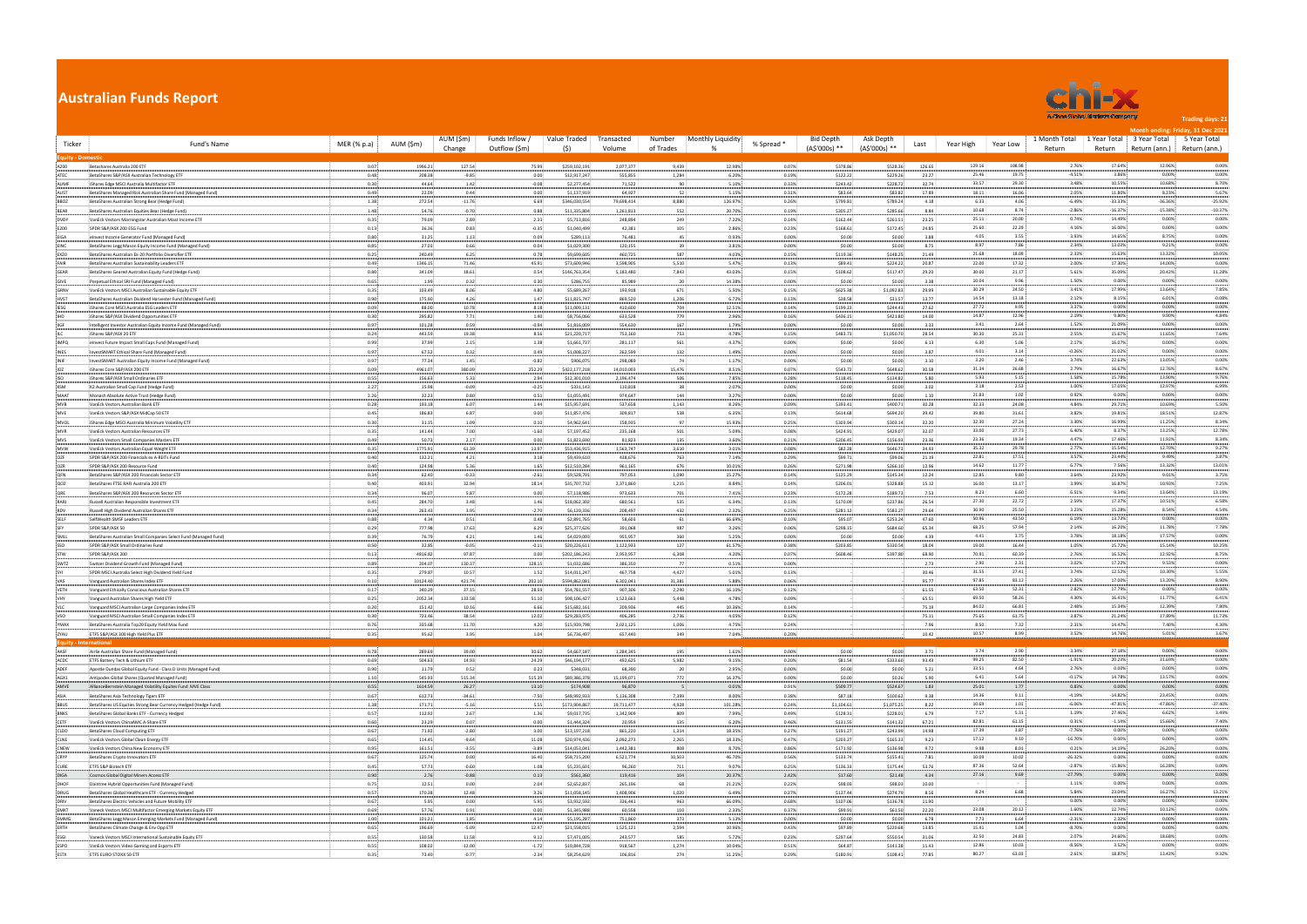| Ticker                  | Fund's Name                                                                                                                | MER $(% p.a)$                 | AUM (\$m)          | AUM (\$m)<br>Change | Funds Inflow /<br>Outflow (\$m) | Value Traded                  | Transacted<br>Volume    | Number<br>of Trades | Monthly Liquidity | % Spread *     | <b>Bid Depth</b><br>(A\$'000s) ** | Ask Depth<br>(A\$'000s) ** | Year High<br>Last | Year Low                             | 1 Month Total<br>Return | 1 Year Total<br>Return               | 3 Year Total<br>Return (ann.) | 5 Year Total<br>Return (ann.) |
|-------------------------|----------------------------------------------------------------------------------------------------------------------------|-------------------------------|--------------------|---------------------|---------------------------------|-------------------------------|-------------------------|---------------------|-------------------|----------------|-----------------------------------|----------------------------|-------------------|--------------------------------------|-------------------------|--------------------------------------|-------------------------------|-------------------------------|
|                         | BetaShares Global Sustainability Leaders ETF                                                                               | 0.59                          | 2190.49            | 102.61              | 88.51                           | \$172,221,746                 | 12,947,133              | 15,876              | 7.86%             | 0.14%          | \$186.48                          | \$863.04                   | 13.41             | 10.53<br>13.58                       | 0.68%                   | 30.06%                               | 28.24%                        | 0.00%                         |
| F100<br>FANG            | BetaShares FTSE 100 ETF<br>FTFS FANG+ FTF                                                                                  | 0.45<br>0.35                  | 416.81<br>263.40   | 10.73<br>$-6.09$    | 0.00<br>7.18                    | \$16,538,71<br>\$40,055.452   | 1,597,430<br>2,220,562  | 1,062<br>2,748      | 3.97%<br>15.21%   | 0.37%<br>0.31% | \$53.54<br>\$322.27               | \$288.57<br>\$322.93       | 10.49<br>17.95    | 10.65<br>8.57<br>19.13<br>15.46      | $-4.93%$                | 2.64%<br>21.46%<br>24.44%            | 0.00%<br>0.00%                | 0.00%<br>0.00%                |
| FEMX                    | Fidelity Global Emerging Markets Fund (Managed Fund)                                                                       | 0.99 <sub>1</sub>             | 227.46             | 3.29                | 1.04                            | \$7,993,619                   | 1,138,205               | 664                 | 3.51%             | 0.44%          | \$111.94                          | \$13.62                    | 7.03              | 6.31<br>7.35                         |                         | 1.01%<br>11.03%                      | 19.45%                        | 0.00%                         |
| FDEM                    | Fidelity Global Demographics Fund (Managed Fund)                                                                           | 0.89                          | 122.14             | 0.00.               | 122.14                          | \$219,550                     | 7,434                   |                     | 0.18%             | 0.00%          | \$0.00                            | \$0.00                     | 29.04             | 7.71:<br>6.12:                       | 0.00%                   | 0.00%<br>3.65%<br>24.66%             | 0.00%<br>14.85%               | 0.00%<br>8.23%                |
| FOOD<br>FPAY            | BetaShares Global Agriculture Companies ETF<br>Magellan FuturePay                                                          | 0.57.<br>1.00                 | 60.83<br>21.58     | 3.57:<br>$0.50 -$   | 1.48<br>0.22                    | \$5,084,066<br>\$633,056      | 708,639<br>106,756      | 635                 | 8.36%<br>2.93%    | 0.40%<br>6.79% | \$62.12<br>\$144.23               | \$103.02<br>\$378.33       | 7.39<br>6.02      | 6.02<br>1.01:                        |                         | 1.69%<br>0.00%                       | 0.00%                         | 0.00%                         |
| FTEC                    | ETFS Fintech & Blockchain ETF                                                                                              | 0.69.                         | 10.45              | $-0.69$             | 0.00                            | \$1,398,774                   | 144,553                 | 318                 | 13.39%            | 0.40%          | \$70.66                           | \$85.70                    | 9.50              | 27.27<br>9.22                        | $-6.22%$                | 0.00%                                | 0.00%                         | 0.00%                         |
| FUEL<br><b>FUTR</b>     | : BetaShares Global Energy Companies ETF - Currency Hedged<br>Janus Henderson Global Sustainable Active ETF (Managed Fund) | 0.57<br>0.80                  | 347.38<br>1.99     | 0.74<br>0.43        | 0.00:<br>0.46                   | \$14,052,984<br>\$2,903,739   | 3,013,169<br>94,030     | 1,128               | 4.05%<br>145.75%  | 0.41%<br>0.48% | \$152.64<br>\$44.19               | \$150.38<br>\$45.21        | 4.69<br>30.65     | 4.99<br>3.63<br>31.69<br>1.02:       | 0.21%<br>$-1.79%$       | 28.41%<br>0.00%                      | $-1.26%$<br>0.00%             | $-2.27%$<br>0.00%             |
| -GDX                    | VanEck Vectors Gold Miners ETF                                                                                             | 0.53                          | 466.12             | $-13.79$            | 1.72                            | \$16,254,264                  | 375,370                 | 1,574               | 3.49%             | 0.60%          | \$72.86                           | \$123.13                   | 43.71             | 51.57<br>39.33                       | $-1.82%$                | $-6.85%$                             | 15.29%                        | 8.33%                         |
| GGUS                    | BetaShares Geared US Equity Fund Currency Hedged (Hedge Fund)                                                              | 0.80:                         | 138.52             | 15.48.              | 8.15                            | \$49,239,778                  | 1,286,829               | 3,562               | 35.55%            | 0.28%          | \$64.79                           | \$67.11                    | 40.74             | 41.25<br>23.67                       |                         | 5.96%<br>67.06%                      | 49.49%                        | 30.50%                        |
| GOAT<br>GPEQ            | VanEck Vectors Morningstar World Ex Australia Wide Moat ETF<br>VanEck Global Listed Private Foulty FTI                     | 0.55<br>0.92                  | 25.66<br>11.54     | $0.13 -$<br>$-0.38$ | 0.00<br>0.00                    | \$4,164,387<br>\$6,517,186    | 163,608<br>335,227      | 147<br>500          | 16.23%<br>56.46%  | 0.27%<br>0.39% | \$269.71<br>\$186.85              | \$287.42<br>\$339.99       | 25.65<br>19.24    | 26.10<br>20.60<br>10.10<br>10.01     | 0.51%<br>$-3.22%$       | 24.49%<br>0.00%                      | 0.00%<br>0.00%                | 0.00%<br>0.00%                |
| HACK                    | BetaShares Global Cybersecurity ETF                                                                                        | 0.67                          | 786.38             | 11.78               | 19.55                           | \$51,503,339                  | 4,850,395               | 7,291               | 6.55%             | 0.22%          | \$173.11                          | \$148.03                   | 10.86             | 11.75<br>7.93                        |                         | $-1.00%$<br>26.47%                   | 27.55%                        | 19.53%                        |
| HETH                    | BetaShares Global Sustainability Leaders ETF - Currency Hedged                                                             | 0.62                          | 176.45             | 19.58               | 16.11                           | \$20,265,961                  | 1,498,057               | 975                 | 11.49%            | 0.22%          | \$161.87                          | \$334.88                   | 13.85             | 13.96<br>11.50<br>14.54<br>11.77     | 2.21%<br>2.87%          | 24.56%<br>22.81%                     | 0.00%<br>14.05%               | 0.00%<br>8.27%                |
| HEUR<br>HGEN            | BetaShares Europe ETF - Currency Hedged<br><b>ETFS Hydrogen ETF</b>                                                        | 0.56<br>0.69                  | 56.25<br>87.08     | 1.45<br>$-11.67$    | $-0.12$<br>1.08                 | \$4,568,588<br>\$20,612,819   | 330,608<br>1,828,715    | 375<br>3,902        | 8.12%<br>23.67%   | 0.29%<br>0.46% | \$73.27<br>\$107.79               | \$277.20<br>\$176.45       | 14.00<br>10.79    | 27.30<br>1.69                        | $-12.91%$               | 0.00%                                | 0.00%                         | 0.00%                         |
| HJPN                    | BetaShares Japan ETF - Currency Hedged                                                                                     | 0.56                          | 101.21:            | 6.71                | 4.67                            | \$8,100,959                   | 496,060                 | 73                  | 8.00%             | 0.33%          | \$179.52                          | \$273.20                   | 16.56             | 16.92<br>14.79                       | 2.16%                   | 16.07%                               | 16.36%                        | 8.70%                         |
| HLTH<br>HNDQ            | VanEck Vectors Global Healthcare Leaders ET<br>BetaShares NASDAQ 100 ETF - Currency Hedged                                 | 0.45<br>0.51                  | 79.49<br>123.67    | 2.86<br>$-7.62$     | 2.55<br>$-7.33$                 | \$7,204,629<br>\$27,741,760   | 586,572<br>781,724      | 624<br>1,097        | 9.06%<br>22.43%   | 0.27%<br>0.22% | \$45.40<br>\$425.26               | \$255.31<br>\$610.83       | 12.42<br>36.36    | 13.16<br>9.51<br>36.97<br>28.47      | 0.40%                   | 20.97%<br>$-0.22%$<br>26.59%         | 0.00%<br>0.00%                | 0.00%<br>0.00%                |
| HOLT                    | BetaShares Global Quality Leaders ETF - Currency Hedged                                                                    | 0.38:                         | 37.98              | 2.53                | 2.07                            | \$1,528,482                   | 56,023                  | 148                 | 4.02%             | 0.54%          | \$101.39                          | \$204.04                   | 28.08             | 22.73<br>28.27                       |                         | 1.30%<br>24.51%                      | 0.00%                         | 0.00%                         |
| <b>HYGG</b>             | Hyperion Gbl Growth Companies Fund (Managed Fund)                                                                          | 0.70                          | 2335.39            | 1.99                | 117.93                          | \$52,512,419                  | 11,372,539              | 2,530               | 2.25%             | 0.50%          | \$89.90                           | \$47.42                    | 4.59              | 4.34<br>14.49                        | $-4.97%$                | 20.61%                               | 31.28%                        | 27.05%                        |
| <b>EIDEA</b>            | -iShares S&P Asia 50 ETI<br>: Perpetual Global Innovation Share Fund (Managed Fund)                                        | 0.51<br>1.01.                 | 799.35<br>1.43     | $-7.74$<br>0.00:    | 1.10<br>1.43                    | \$32,704,895<br>\$441,593     | 301,711<br>127,225      | 3,297               | 4.09%<br>30.80%   | 0.36%<br>0.00% | \$146.49<br>\$0.00                | \$100.07<br>\$0.00         | 106.54<br>3.43    | 133.00<br>103.10                     | 0.00%                   | $-0.30%$<br>$-5.47%$<br>0.00%        | 11.51%<br>0.00%               | 12.07%<br>0.00%               |
|                         | IShares MSCI Emerging Markets ETF                                                                                          | 0.69.                         | 950.23             | $-5.32$ :           | 9.05                            | \$42,722,27                   | 621,290                 | 5,494               | 4.50%             | 0.33%          | \$83.43                           | \$73.88                    | 67.49             | 80.00<br>66.42                       | $-0.28%$                | 1.43%                                | 8.24%                         | 8.43%                         |
|                         | IShares S&P Europe ETF                                                                                                     | 0.60                          | 954.79             | 22.85               | 8.83                            | \$39,396,086                  | 529,484                 | 2,694               | 4.13%             | 0.23%          | \$163.51                          | \$384.44                   | 74.88             | 78.21<br>61.11                       | 2.44%                   | 21.28%                               | 12.64%                        | 8.89%                         |
| <b>IHOO</b>             | IShares Global 100 AUD Hedged ETF<br>IShares S&P 500 AUD Hedged ETF                                                        | 0.43<br>0.10                  | 153.25<br>701.49   | 4.72<br>57.04       | 0.00<br>42.55                   | \$5,101,402<br>\$90,239,028   | 35,669<br>196,876       | 79<br>2,281         | 3.33%<br>12.86%   | 0.65%<br>0.17% | \$32.58<br>\$139.63               | \$67.18<br>\$178.62        | 145.71<br>467.56  | 156.74<br>130.74<br>515.24<br>417.53 | 2.25%                   | 3.18%<br>24.53%<br>26.24%            | 21.05%<br>22.19%              | 13.22%<br>15.23%              |
|                         | : iShares Core MSCI World All Cap AUD Hedged ET                                                                            | 0.13                          | 268.11             | 8.26                | 2.56                            | \$29,700,431                  | 652,114                 | 94                  | 11.08%            | 0.37%          | \$305.11                          | \$742.98                   | 46.55             | 46.96<br>39.28                       | 2.20%                   | 29.89%                               | 20.55%                        | 13.59%                        |
|                         | BetaShares India Quality ETF<br>IShares S&P Midcap ETF                                                                     | 0.80<br>0.09                  | 77.79<br>238.93    | 0.00<br>3.20        | 0.00<br>3.75                    | \$6,035,312<br>\$31,172,816   | 575,945<br>80,825       | 712<br>1,011        | 7.76%<br>13.05%   | 0.82%<br>0.32% | \$112.49<br>\$143.18              | \$122.90<br>\$117.63       | 10.60<br>389.50   | 11.25<br>8.63<br>399.97<br>293.93    | 0.00%<br>0.04%          | 19.93%<br>31.88%                     | 0.00%<br>19.58%               | 0.00%<br>12.07%               |
|                         | IShares MSCI Japan ETF                                                                                                     | 0.47                          | 428.15             | $-8.19$             | 4.69                            | \$17,582,217                  | 185,984                 | 1,978               | 4.11%             | 0.31%          | \$155.96                          | \$216.42                   | 92.04             | 84.13<br>101.83                      | $-1.83%$                | 6.92%                                | 9.96%                         | 7.64%                         |
|                         | IShares S&P Small-Cap ETF                                                                                                  | 0.09                          | 473.79             | 7.42                | 9.63                            | \$29,158,317                  | 185,078                 | 2,224               | 6.15%             | 0.31%          | \$120.92                          | \$65.07                    | 157.75            | 165.00<br>118.13                     |                         | 0.06%<br>34.28%                      | 18.14%                        | 11.52%                        |
| <b>INCM</b>             | IShares MSCI South Korea Capped Index ETF<br>BetaShares Global Income Leaders ET                                           | 0.63.<br>0.45                 | 46.54<br>20.57     | $-24.03$<br>0.66:   | $-26.52$<br>0.00                | \$3,915,155<br>\$2,678,313    | 34,966<br>180,028       | 1,029<br>16         | 8.41%<br>13.02%   | 0.63%<br>0.40% | \$80.36<br>\$22.68                | \$78.01<br>\$54.23         | 110.58<br>15.18   | 129.43<br>104.28<br>15.39<br>12.25   | 3.53%<br>3.34%          | $-2.45%$<br>25.56%                   | 9.96%<br>5.35%                | 9.21%<br>0.00%                |
| ioo                     | iShares S&P Global 100 ETF                                                                                                 | 0.40.                         | 2721.48            | 47.01               | 6.37                            | \$74,744,246                  | 694,747                 | 12,47               | 2.75%             | 0.20%          | \$92.21                           | \$100.11                   | 107.58            | 109.64<br>80.40                      | 2.10%                   | 33.25%                               | 22.74%                        | 16.47%                        |
|                         | : BetaShares Future of Payments ETF                                                                                        | 0.67                          | 4.74               | 0.00:               | 4.74                            | \$1,453,815                   | 124,136                 | 24                  | 30.67%            | 0.48%          | \$108.46                          | \$209.0                    | 11.85             |                                      | 0.00%                   | 0.00%                                | 0.00%                         | 0.00%                         |
|                         | IShares MSCI EAFE ETH<br>: iShares S&P 500 ETF                                                                             | 0.31<br>$0.04 -$              | 445.31<br>5576.66  | $-1.79$<br>93.69    | $-0.43$<br>54.84                | \$12,095,248<br>\$179,316,981 | 110,924<br>275,113      | 1,189<br>12,908     | 2.72%<br>3.22%    | 0.25%<br>0.08% | \$304.56<br>\$304.35              | \$286.66<br>\$397.6        | 108.40<br>658.03  | 111.83<br>93.87<br>663.53<br>475.97  | 1.21%                   | 16.06%<br>0.98%<br>36.99%            | 11.19%<br>24.06%              | 8.55%<br>17.24%               |
| <b>IWLD</b>             | IShares Core MSCI World All Cap ETF                                                                                        | 0.10                          | 392.11             | 136.48              | 134.47                          | \$72,583,501                  | 1,576,989               | 1,353               | 18.51%            | 0.33%          | \$312.98                          | \$434.15                   | 46.11             | 46.82<br>38.06                       | 0.96%                   | 35.50%                               | 20.88%                        | 14.27%                        |
|                         | iShares S&P Global Consumer Staples ETF<br>iShares S&P Global Healthcare ET                                                | 0.47<br>0.47                  | 151.13<br>1137.09  | 4.28<br>53.58       | 0.34                            | \$6,092,541                   | 69,548                  | 873<br>4,311        | 4.03%<br>2.56%    | 0.43%<br>0.31% | \$80.14                           | \$90.24<br>\$126.36        | 88.72<br>124.49   | 90.38<br>69.86<br>125.38<br>94.15    |                         | 3.66%<br>18.42%<br>4.36%<br>27.48%   | 12.59%<br>17.28%              | 8.53%<br>14.77%               |
|                         | -iShares FTSE China Large-Cap ETF                                                                                          | 0.77                          | 185.97             | $-9.82$             | 11.45<br>$-0.20$                | \$29,144,615<br>\$15,993,501  | 239,303<br>303,640      | 2,679               | 8.60%             | 0.38%          | \$101.14<br>\$42.51               | \$57.01                    | 50.94             | 70.59<br>49.18                       | $-3.99%$                | $-15.01%$                            | $-1.00%$                      | 3.19%                         |
| LSGE                    | Loomis Sayles Global Equity Fund (Quoted Managed Fund)                                                                     | 0.99:                         | 17.55              | 2.56                | 2.78                            | \$2,503,781                   | 934,913                 |                     | 14.27%            | 0.00%          | \$0.00                            | \$0.00                     | 2.69              | 1.83<br>1.82:                        | $-1.47%$                | 0.00%                                | 0.00%                         | 0.00%                         |
| LNAS<br>LPGD            | ETFS Ultra Long Nasdaq 100 Hedge Fund<br>Loftus Peak Global Disruption Fund (Managed Fund)                                 | 1.00<br>1.20                  | 22.11<br>243.47    | 2.08<br>$-1.80$     | 2.15<br>3.12                    | \$18,202,482<br>\$3,236,114   | 1,320,531<br>947,696    | 1,120<br>166        | 82.34%<br>1.33%   | 0.18%<br>0.00% | \$104.93<br>\$0.00                | \$125.02<br>\$0.00         | 14.53<br>3.42     | 17.98<br>10.92<br>3.51<br>$2.71$ :   | $-0.34%$<br>$-2.01%$    | 53.55%<br>21.71%                     | 0.00%<br>0.00%                | 0.00%<br>0.00%                |
| MAET                    | Munro Global Growth Fund (Hedge Fund)                                                                                      | 1.35                          | 198.27             | 8.77                | 13.54                           | \$15,342,373                  | 2,818,212               |                     | 7.74%             | 0.00%          | \$0.00                            | \$0.00                     | 5.42              | 5.04:<br>5.78                        | $-2.52%$                | 11.93%                               | 0.00%                         | 0.00%                         |
| MCSE                    | MFG Core ESG Fund                                                                                                          | $0.50 -$                      | 15.84              | 0.29:               | 0.07                            | \$14,789                      | 3,398                   |                     | 0.09%             | 0.59%          | \$206.51                          | \$207.31                   | 4.45              | 4.45<br>3.42                         | 1.37%                   | 29.14%                               | 0.00%                         | 0.00%                         |
| MCSG<br>MCSI            | MFG Core International Fund<br>MFG Core Infrastructure Fund                                                                | 0.50<br>0.50.                 | 23.79<br>371.94    | 2.94<br>30.25:      | 2.29<br>11.27                   | \$520,724<br>\$599,604        | 120,207<br>363,532      | - 20                | 2.19%<br>0.16%    | 0.54%<br>0.64% | \$183.59<br>\$365.21              | \$197.26<br>\$449.09       | 4.36<br>1.71      | 4.38<br>3.39<br>3.53<br>1.57         |                         | 3.07%<br>27.67%<br>5.56%<br>17.88%   | 0.00%<br>0.00%                | 0.00%<br>0.00%                |
| MGOO                    | Magellan Global Fund - Open Class Units (Managed Fund)                                                                     | 1.35                          | 14228.41           | $-104.09$           | $-409.04$                       | \$100,003,567                 | 35,115,726              | 4,368               | 0.70%             | 0.62%          | \$193.85                          | \$416.33                   | 2.88              | 2.37:<br>2.90:                       | 2.13%                   | 19.63%                               | 0.00%                         | 0.00%                         |
| MHG<br>MHH <sup>*</sup> | Magellan Global Equities Fund Currency Hedged (Managed Fund)                                                               | 1.35                          | 317.84<br>866.56   | $-0.93$             | $-10.76$<br>$-25.71$ :          | \$20,380,934<br>\$34,853,448  | 5,208,649<br>19,038,368 | 704                 | 6.41%<br>4.02%:   | 0.55%<br>0.07% | \$162.20<br>\$185.51              | \$346.87                   | 4.01<br>1.85      | 4.03<br>3.50:<br>6.06<br>1.80        |                         | 3.08%<br>13.84%<br>$-0.54%$<br>0.00% | 14.68%<br>0.00%               | 12.51%<br>0.00%               |
| MKAX                    | Magellan High Conviction Trust<br>Montaka Global Extension Fund                                                            | 1.50<br>1.25                  | 44.60              | $-30.55$<br>$-2.91$ | 0.58                            | \$622,861                     | 153,951                 | 1,078               | 1.40%             | 0.00%          | \$0.00                            | \$1.94<br>\$0.00           | 3.91              | 4.39:<br>3.22                        | $-4.87%$                | 21.89%                               | 0.00%                         | 0.00%                         |
| <b>MNRS</b>             | BetaShares Global Gold Miners ETF - Currency Hedged                                                                        | 0.57                          | 58.33              | $-0.10$             | $-0.30$                         | \$3,424,304                   | 591,700                 | 660                 | 5.87%             | 0.63%          | \$33.12                           | \$46.27                    | 5.94              | 7.18:<br>5.31                        |                         | 0.34%<br>$-8.73%$                    | 21.00%                        | 10.48%                        |
| MOAT<br>MOGL            | VanEck Vectors Morningstar Wide Moat ETF<br>Montgomery Global Equities Fund (Managed Fund)                                 | 0.49.<br>1.32                 | 426.55<br>84.20    | 11.00<br>$-6.52$    | 10.76<br>0.20                   | \$17,625,386<br>\$1,063,609   | 167,713<br>260,221      | 1,421<br>123        | 4.13%<br>1.26%    | 0.32%<br>0.00% | \$356.48<br>\$0.00                | \$349.68<br>\$0.00         | 105.21<br>4.00    | 107.10<br>78.80<br>4.43:<br>3.24:    | $-5.21%$                | 0.99%<br>32.19%<br>24.79%            | 22.76%<br>13.68%              | 17.68%<br>0.00%               |
| MSTR                    | Morningstar International Shares Active ETF (Managed Fund)                                                                 | $0.39 -$                      | 0.00               | $-144.07$           | $-148.61$                       | \$4,132,643                   | 442,425                 | 434                 | #DIV/0!           | 0.43%          | \$68.89                           | \$345.64                   | 9.49              | 11.53<br>8.92                        |                         | 3.15%<br>17.29%                      | 0.00%                         | 0.00%                         |
| MSUF                    | Magellan Sustainable Fund                                                                                                  | $0.50 -$                      | 9.48               | $0.06 -$            | 0.09                            | \$69,937                      | 23,788                  |                     | 0.74%             | 0.86%          | \$83.69                           | \$81.88                    | 2.94              | 2.95<br>1.42                         | $-1.19%$                | $-0.34%$<br>19.60%<br>24.81%         | 0.00%                         | 0.00%<br>0.00%                |
| NDIA<br>NDQ             | ETFS Reliance India Nifty 50 ETF<br>BetaShares NASDAQ 100 ETF                                                              | 0.69 <sub>1</sub><br>0.48     | 33.59<br>2819.05   | $-0.40$<br>63.95    | 0.01<br>108.27                  | \$5,895,863<br>\$242,278,168  | 94,989<br>6,755,496     | 391<br>32,603       | 17.55%<br>8.59%   | 0.40%<br>0.07% | \$135.66<br>\$814.49              | \$130.24<br>\$805.39       | 62.20<br>36.09    | 66.36<br>47.90<br>36.74<br>26.48     | $-1.61%$                | 34.72%                               | 0.00%<br>35.22%               | 26.72%                        |
| PAXX                    | Platinum Asia Fund (Quoted Managed Hedge Fund)                                                                             | 1.10                          | 133.62             | $-3.80$             | 0.20                            | \$3,584,372                   | 744,426                 | 199                 | 2.68%             | 0.00%          | \$0.00                            | \$0.00                     | 4.67              | 6.35:<br>4.60                        | $-2.91%$                | $-1.65%$                             | 13.49%                        | 0.00%                         |
| PIXX<br>OHAL            | : Platinum International Fund (Quoted Managed Hedge Fund)<br>VanEck Vectors MSCI World Ex-Australia Quality (Hedged) ETF   | 1.10:<br>0.43                 | 352.30<br>431.93   | 0.28<br>14.09       | $-2.48$<br>6.91                 | \$9,929,749<br>\$20,522,951   | 1,910,265<br>485,842    | 397<br>967          | 2.82%:<br>4.75%   | 0.74%<br>0.32% | \$81.90<br>\$312.90               | \$13.58<br>\$775.97        | 5.15<br>43.18     | 5.40<br>4.76<br>43.57<br>33.17       |                         | 0.78%<br>9.48%<br>1.72%<br>27.19%    | 9.16%<br>0.00%                | 0.00%<br>0.00%                |
| OLTY                    | BetaShares Global Quality Leaders ETF                                                                                      | $0.35 -$                      | 250.78             | 7.46                | 7.55                            | \$26,086,784                  | 1,018,609               | 1,265               | 10.40%            | 0.26%          | \$106.16                          | \$152.63                   | 25.80             | 26.24<br>19.90 :                     |                         | $-0.04%$<br>28.87%                   | 25.05%                        | 0.00%                         |
| <b>QMIX</b>             | SPDR MSCI World Quality Mix Fund                                                                                           | 0.40:                         | 31.02              | 1.61:               | 1.42                            | \$1,418,998                   | 53,440                  |                     | 4.57%             | 0.33%          | \$193.98                          | \$196.39                   | 26.52             | 27.03<br>21.06                       | 1.22%                   | 28.04%                               | 17.18%                        | 12.66%                        |
| OSML<br>QUAL            | VanEck Vectors MSCI Inter Small Companies QUAL ETF<br>VanEck Vectors MSCI World Ex-Australia Quality ETF                   | 0.59:<br>0.40                 | 31.27<br>2831.33   | $-0.43$<br>74.54    | 0.10<br>62.05                   | \$5,648,223<br>\$142,473,453  | 236,716<br>3,241,868    | 219<br>6,355        | 18.07%<br>5.03%   | 0.39%<br>0.10% | \$212.00<br>\$180.04              | \$340.96<br>\$1,181.61     | 23.97<br>44.32    | 3.71:<br>24.47<br>32.11:<br>45.00    |                         | $-1.68%$<br>0.00%<br>0.45%<br>33.83% | 0.00%<br>26.36%               | 0.00%<br>18.70%               |
| QUS                     | BetaShares FTSE RAFI US 1000 ETF                                                                                           | 0.29:                         | 213.38             | 7.12:               | 4.03                            | \$13,855,260                  | 314,429                 | 94                  | 6.49%             | 0.15%          | \$177.16                          | \$195.42                   | 44.79             | 45.44<br>32.85                       |                         | 1.50%<br>36.96%                      | 17.31%                        | 11.03%                        |
| RBTZ                    | BetaShares Global Robotics and Artificial Intelligence ETF                                                                 | 0.57 <sup>1</sup>             | 222.47             | $-1.17$             | 9.04                            | \$14,294,052                  | 933,972                 | 2,158               | 6.43%             | 0.34%          | \$49.81                           | \$152.72                   | 15.06             | 16.48<br>12.77                       | $-4.56%$                | 14.33%                               | 27.55%                        | 0.00%<br>0.00%                |
| ROBO<br>SEMI            | ETFS ROBO Global Robotics and Automation ETF<br><b>ETFs Semiconductor ETF</b>                                              | 0.69<br>0.57                  | 296.78<br>94.79    | 6.93<br>9.46        | 5.65<br>10.40                   | \$9,413,232<br>\$18,918,229   | 103,174<br>1,657,472    | 1,104<br>2,486      | 3.17%<br>19.96%   | 0.30%<br>0.57% | \$102.42<br>\$216.60              | \$126.49<br>\$179.87       | 91.54<br>11.56    | 96.99<br>80.00<br>5.76:<br>11.91     | $-1.11%$                | 0.44%<br>21.04%<br>0.00%             | 27.58%<br>0.00%               | 0.00%                         |
| SNAS                    | ETFS Ultra Short Nasdaq 100 Hedge Fund                                                                                     | 1.00                          | 16.57              | $-1.08$             | $-0.97$                         | \$19,631,268                  | 6,111,539               | 779                 | 118.49%           | 0.57%          | \$189.85                          | \$194.43                   | 3.05              | 6.46<br>2.98:                        |                         | $-0.65%$<br>$-49.50%$                | 0.00%                         | 0.00%                         |
| SPY<br>TECH             | SPDR S&P 500 ETF<br>ETFS Morningstar Global Technology ETF                                                                 | 0.09 <sub>1</sub><br>$0.45 -$ | 114.79<br>395.46   | 5.94<br>9.07        | 5.29<br>6.35                    | \$9,883,334<br>\$20,452,341   | 15,167<br>196,197       | 1,251<br>1,139      | 8.61%<br>5.17%    | 0.21%<br>0.23% | \$596.52                          | \$383.54                   | 655.90<br>105.86  | 663.18<br>474.52<br>109.97<br>93.50  | 0.70%                   | 0.90%<br>36.86%<br>20.44%            | 24.13%<br>28.41%              | 16.94%<br>0.00%               |
| TLRA                    | Talaria Global Equity Fund (Managed Fund)                                                                                  | 0.02                          | 504.06             | 19.63               | 11.44                           | \$683,366                     | 142,605                 | 18                  | 0.14%             | 0.42%          |                                   |                            | 4.81              | $\sim$ 100 $\pm$<br><b>Contract</b>  |                         | 3.17%<br>0.00%                       | 0.00%                         | 0.00%                         |
| TLRH                    | Talaria Global Equity Fund - Currency Hedged                                                                               | 0.01                          | 57.97              | 57.97               | 2.13                            | \$70,991                      | 13,221                  |                     | 0.12%             | 0.44%          |                                   |                            | 5.27              | 10.00<br>9.36                        |                         | 0.00%<br>0.00%                       | 0.00%                         | 0.00%                         |
| UMAX<br>VAE             | BetaShares S&P 500 Yield Maximiser Fund (Managed Fund)<br>Vanguard FTSE Asia Ex-Japan Shares Index ETI                     | 0.79<br>0.40:                 | 134.56<br>402.25   | 0.78<br>15.54       | 0.00<br>17.73                   | \$4,769,057<br>\$33,912,534   | 213,540<br>431,733      | 611<br>1,521        | 3.54%<br>8.43%    | 0.31%<br>0.27% |                                   |                            | 22.46<br>77.10    | 22.78<br>17.73<br>88.00<br>75.20     |                         | 0.58%<br>28.65%<br>$-0.57%$<br>1.66% | 12.65%<br>10.36%              | 9.03%<br>10.18%               |
| VEQ                     | Vanguard FTSE Europe Shares ETF                                                                                            | 0.35                          | 318.50             | 13.68               | 5.08                            | \$20,528,844                  | 307,534                 | 2,223               | 6.45%             | 0.27%          |                                   |                            | 67.78             | 55.07<br>69.73                       |                         | 2.82%<br>21.59%                      | 12.97%                        | 9.36%                         |
| VESG                    | Vanguard Ethically Conscious International Shares Index ETF                                                                | 0.18                          | 643.05             | 36.27               | 33.40                           | \$52,493,895                  | 672,392                 | 4,423               | 8.16%             | 0.17%          |                                   |                            | 78.60             | 80.00<br>60.22                       |                         | 0.47%<br>29.40%                      | 22.31%                        | 0.00%                         |
| VEU<br>VGAD             | Vanguard All-World ex US Shares Index ETF<br>Vanguard MSCI Index International Shares (Hedged) ETF                         | 0.08:<br>0.21                 | 2442.70<br>1824.40 | 17.96<br>62.67      | 28.52<br>23.11                  | \$88,636,586<br>\$108,619,907 | 1,039,689<br>1,202,842  | 6,882<br>6,380      | 3.63%<br>5.95%    | 0.24%<br>0.11% |                                   |                            | 84.59<br>92.42    | 87.66<br>76.00<br>95.29<br>78.56     | 0.73%                   | 13.64%<br>2.25%<br>22.67%            | 11.58%<br>19.90%              | 8.85%<br>13.08%               |
| VGE                     | Vanguard FTSE Emerging Markets Shares ETF                                                                                  | 0.48                          | 670.21             | 4.12                | 4.73                            | \$24,031,880                  | 312,880                 | 2,473               | 3.59%             | 0.37%          |                                   |                            | 76.42             | 81.55<br>72.47                       |                         | $-0.09%$<br>6.38%                    | 9.69%                         | 8.37%                         |
| VGMF                    | Vanguard Global Multi-Factor Active ETF (Managed Fund)                                                                     | 0.34                          | 44.00              | 2.73                | 2.26                            | \$3,017,387                   | 46,932                  | 313                 | 6.86%             | 0.56%          |                                   |                            | 64.66             | 66.40<br>49.00<br>107.94<br>82.43    |                         | 1.13%<br>30.22%<br>0.67%<br>29.31%   | 0.00%<br>20.20%               | 0.00%<br>14.11%               |
| VGS<br>VISM             | Vanguard MSCI Index International Shares ETI<br>Vanguard MSCI International Small Companies Index ETF                      | 0.18:<br>0.33                 | 4726.93<br>189.31  | 142.89<br>8.00      | 112.25<br>9.13                  | \$300,755,967<br>\$18,675,301 | 2,836,231<br>288,726    | 21,772<br>1,180     | 6.36%<br>9.86%    | 0.07%<br>0.26% |                                   |                            | 106.90<br>65.21   | 54.84<br>69.11                       |                         | $-0.62%$<br>21.25%                   | 16.94%                        | 0.00%                         |
| VLUE                    | VanEck Vectors MSCI International Value ETF                                                                                | 0.40                          | 117.15             | 3.21                | 0.05                            | \$5,576,681                   | 245,612                 | 967                 | 4.76%             | 0.34%          |                                   |                            | 22.96             | 24.00<br>3.86:                       |                         | 2.78%<br>0.00%                       | 0.00%                         | 0.00%                         |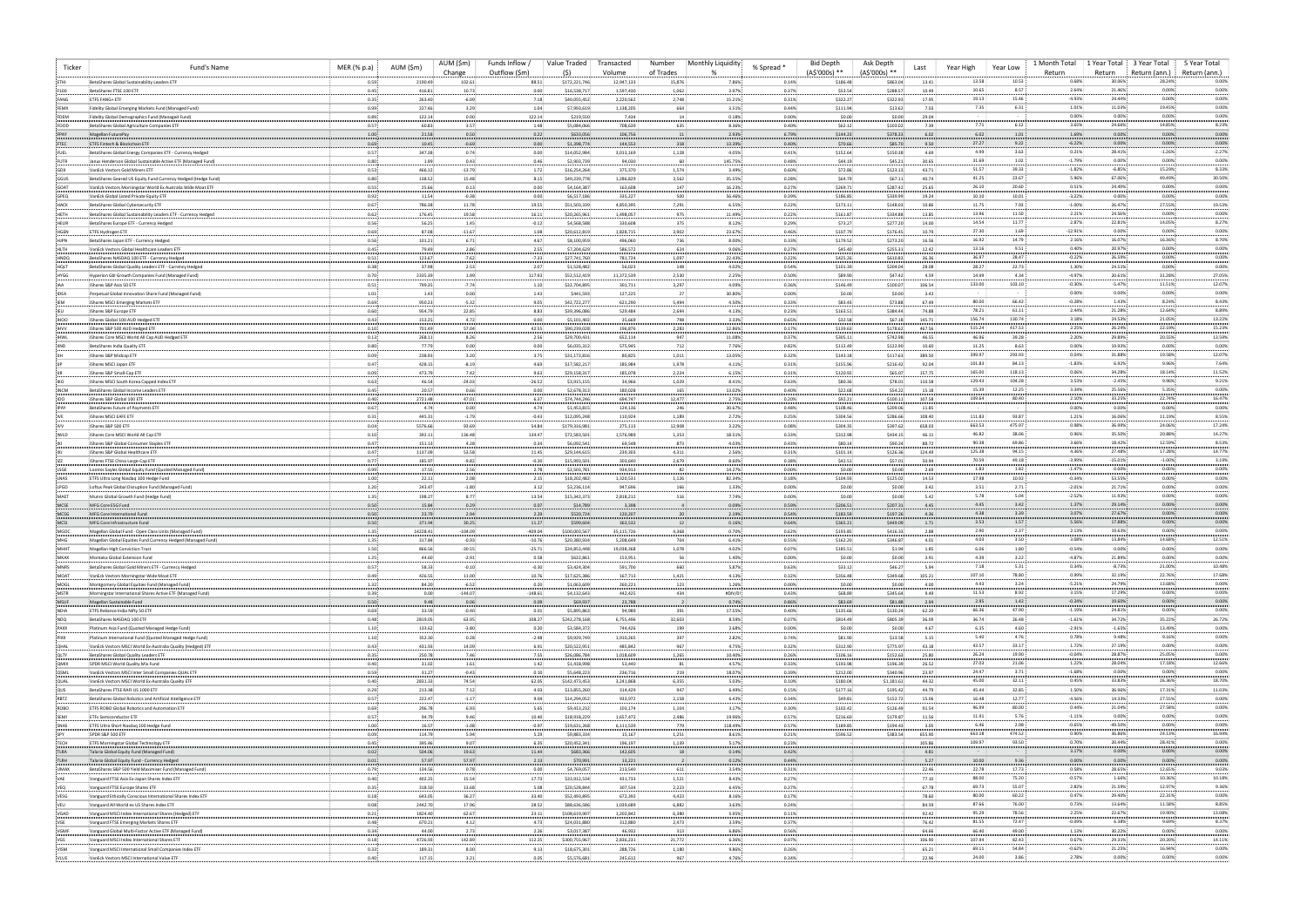| Ticker                            | Fund's Name                                                                                                                    | MER (% p.a)      | AUM (\$m)         | AUM (\$m)<br>Change | Funds Inflow<br>Outflow (\$m) | Value Traded<br>(S)          | Transacted<br>Volume   | Number<br>of Trades | Monthly Liquidity | % Spread *     | <b>Bid Depth</b><br>(A\$'000s) ** | Ask Depth<br>(A\$'000s) ** | Year High<br>Last | Year Low                            | 1 Month Total<br>Return | 1 Year Total<br>Return | 3 Year Total<br>Return (ann.) | 5 Year Total<br>Return (ann.) |
|-----------------------------------|--------------------------------------------------------------------------------------------------------------------------------|------------------|-------------------|---------------------|-------------------------------|------------------------------|------------------------|---------------------|-------------------|----------------|-----------------------------------|----------------------------|-------------------|-------------------------------------|-------------------------|------------------------|-------------------------------|-------------------------------|
| <b>VMIN</b>                       | Vanguard Global Minimum Volatility Active ETF (Managed Fund)                                                                   | 0.28             | 17.48             | 1.56                | 0.84                          | \$4,261,621                  | 78,182                 | 22                  | 24.38%            | 0.43%          |                                   |                            | 55.89             | 52.46<br>57.31                      | 4.53%                   | 10.78%                 | 9.36%                         | 0.00%                         |
| VTS<br>VVLU                       | Vanguard US Total Market Shares Index FT<br>Vanguard Global Value Equity Active ETF (Managed Fund)                             | 0.03<br>0.29     | 3219.77<br>331.16 | 17.85<br>13.82      | 21.02<br>8.51                 | \$124,254,07<br>\$26,324,345 | 374,857<br>436,954     | 9,693<br>1,371      | 3.86%<br>7.95%    | 0.16%<br>0.26% |                                   |                            | 333.63<br>60.77   | 338.00<br>247.25<br>62.54<br>44.00  | 0.21%<br>1.67%          | 33.69%<br>37.74%       | 23.91%<br>13.95%              | 16.88%<br>0.00%               |
| WCMQ                              | WCM Quality Global Growth Fund (Quoted Managed Fund)                                                                           | 1.35             | 364.26            | 8.80                | 11.59                         | \$13,834,311                 | 1,576,566              | 495                 | 3.80%             | 0.00%          |                                   |                            | 8.85              | 7.21<br>9.06                        | $-0.78%$                | 21.08%                 | 26.88%                        | 0.00%                         |
| WDIV<br>WDMF                      | SPDR S&P Global Dividend Fund<br>: iShares Edge MSCI World Multifactor ETF                                                     | 0.50<br>0.35:    | 350.39<br>188.20  | $-0.06$<br>3.31:    | 2.21<br>$-0.14$ :             | \$12,255,323<br>\$8,213,438  | 659,858<br>201,922     | 774<br>220          | 3.50%<br>4.36%    | 0.24%<br>0.43% |                                   |                            | 18.36<br>41.51    | 15.79<br>19.06<br>33.68<br>41.85    | 1.14%<br>1.87%          | 20.44%<br>26.26%       | 5.22%<br>15.86%               | 4.52%<br>11.27%               |
| WEMG                              | SPDR S&P Emerging Markets Fund                                                                                                 | 0.65             | 21.16             | 1.07                | 1.22:                         | \$1,227,903                  | 49,954                 | 187                 | 5.80%             | 0.24%          |                                   |                            | 24.32             | 26.84<br>23.52                      | $-0.73%$                | 3.77%                  | 8.84%                         | 9.54%                         |
| WRLD<br>WVOL                      | BetaShares Managed Risk Global Share Fund (Managed Fund)<br>iShares Edge MSCI World Minimum Volatility ETF                     | 0.54<br>0.30     | 35.44<br>231.91   | 1.89<br>4.47        | 1.66<br>0.00                  | \$1,113,274<br>\$10,395,989  | 67,010<br>282,297      | 48                  | 3.14%<br>4.48%    | 0.39%<br>0.38% |                                   |                            | 16.62<br>37.34    | 13.20<br>16.90<br>37.67<br>29.90    | 0.67%<br>1.97%          | 24.49%<br>21.08%       | 13.81%<br>11.62%              | 10.40%<br>10.41%              |
| <b>WXHG</b>                       | SPDR S&P World ex Australian (Hedged) Fund                                                                                     | 0.35             | 150.32            | 4.35                | 1.18                          | \$3,213,510                  | 107,096                | 23                  | 2.14%             | 0.25%          |                                   |                            | 30.61             | 25.21<br>30.85                      | 2.17%                   | 23.08%                 | 18.56%                        | 12.37%                        |
| <b>WXOZ</b>                       | SPDR S&P World ex Australian Fund<br>ETFS S&P 500 High Yield Low Volatility ETF                                                | 0.30<br>0.35:    | 301.04<br>69.68   | $-3.47$<br>2.05     | $-5.98$<br>$-0.05$            | \$4,007,876<br>\$6,636,678   | 89,294<br>505,800      | 21<br>307           | 1.33%<br>9.52%    | 0.24%<br>0.26% |                                   |                            | 45.25<br>13.23    | 35.09<br>45.67<br>13.38<br>10.22    | 0.82%<br>3.98%          | 28.75%<br>31.79%       | 19.76%<br>7.64%               | 14.05%<br>5.14%               |
| ZYUS<br>Equity Othe               |                                                                                                                                |                  |                   |                     |                               |                              |                        |                     |                   |                |                                   |                            |                   |                                     |                         |                        |                               |                               |
| <b>IFRA</b>                       | VanEck Vectors FTSE Global Infrastructure (Hedged) ETF                                                                         | 0.52             | 596.65            | 41.31               | 18.61                         | \$24,139,086                 | 1,119,621              | 1,592               | 4.05%             | 0.25%          | \$351.21                          | \$618.96                   | 22.15             | 22.25<br>18.50<br>3.12              | 4.09%<br>5.42%          | 16.50%                 | 9.31%                         | 7.50%<br>8.00%                |
| MICH<br>VBLD                      | Magellan Infrastructure Fund (Currency Hedged) (Managed Fund)<br>Vanguard Global Infrastructure Index ETF                      | 1.06<br>0.47     | 915.14<br>287.35  | 48.37<br>16.05      | 1.36<br>8.66                  | \$24,096,448<br>\$15,120,509 | 8,011,743<br>239,068   | 1,331<br>836        | 2.63%<br>5.26%    | 0.57%<br>0.27% | \$416.59                          | \$160.86                   | 3.11<br>64.14     | 2.61:<br>64.57<br>50.38             | 2.72%                   | 15.32%<br>24.89%       | 8.44%<br>11.91%               | 0.00%                         |
| ropert                            |                                                                                                                                |                  |                   |                     |                               |                              |                        |                     |                   |                |                                   |                            |                   |                                     |                         |                        |                               |                               |
| DJRE<br><b>MVA</b>                | SPDR Dow Jones Global Select Real Estate Fund<br>VanEck Vectors Australian Property ETP                                        | 0.50<br>0.35:    | 495.66<br>672.51  | $-56.40$<br>33.80   | $-64.18$<br>2.87              | \$90,248,341<br>\$19,575,610 | 3,597,161<br>756,418   | 1,701<br>1,261      | 18.21%<br>2.91%   | 0.28%<br>0.10% | \$552.71<br>\$313.48              | \$669.99<br>\$339.16       | 25.17<br>26.63    | 25.75<br>18.07<br>26.97<br>20.36    | 2.79%<br>4.84%          | 38.31%<br>21.20%       | 9.39%<br>11.25%               | 5.94%<br>9.14%                |
|                                   | VanEck Vectors FTSE International Property (Hedged) ETF                                                                        | 0.43             | 203.46            | 78.18               | 73.48                         | \$78,796,024                 | 3,711,442              | 774                 | 38.73%            | 0.28%          | \$326.75                          | \$551.22                   | 21.87             | 21.91<br>16.59                      | 3.75%                   | 31.16%                 | 0.00%                         | 0.00%                         |
| RINC                              | BetaShares Legg Mason Real Income Fund (Managed Fund)<br>SPDR S&P/ASX 200 Listed Property Fund                                 | 0.85<br>0.40     | 66.77<br>711.99   | 3.52<br>31.23       | 0.37<br>8.30                  | \$3,763,355<br>\$20,088,298  | 405,192<br>1,417,883   | 199<br>2,003        | 5.64%<br>2.82%    | 0.00%<br>0.35% | \$0.00<br>\$84.35                 | \$0.00<br>\$83.45          | 9.70<br>14.42     | 9.70:<br>$7.75$ :<br>11.30<br>14.73 | 4.98%<br>3.98%          | 19.79%<br>23.42%       | 8.24%<br>10.83%               | 0.00%<br>7.24%                |
|                                   | Vanguard Australian Property Securities Index ETF                                                                              | 0.23             | 2645.03           | 165.10              | 47.54                         | \$117,982,387                | 1,213,500              | 11,162              | 4.46%             | 0.14%          |                                   |                            | 99.65             | 76.31<br>105.99                     | 4.74%                   | 24.57%                 | 11.87%                        | 9.43%                         |
| AGVT                              | <b>Fixed Income - Domestic</b><br>BetaShares Australian Government Bond ETF                                                    | 0.22:            | 199.79            | $-0.52$             | $-1.66$                       | \$8,668,300                  | 174,059                | 395                 | 4.34%             | 0.18%          | \$421.89                          | \$476.61                   | 49.63             | 52.59<br>48.02                      | 0.68%                   | $-4.35%$               | 0.00%                         | 0.00%                         |
|                                   | BetaShares Australian Major Bank Hybrids Index ETF                                                                             | 0.35             | 90.53             | 8.71                | 8.14                          | \$9,773,696                  | 969,769                | 381                 | 10.80%            | 0.20%          | \$123.60                          | \$259.30                   | 10.17             | 22.19<br>1.79                       | 0.89%                   | 0.00%                  | 0.00%                         | 0.00%                         |
| <b>BNDS</b>                       | BetaShares Legg Mason Australian Bond Fund (Managed Fund)                                                                      | 0.42             | 195.93            | 3.66                | 2.48                          | \$10,369,483                 | 395,491                | 528                 | 5.29%             | 0.27%          | \$117.79                          | \$223.26                   | 26.28             | 27.41<br>25.64<br>28.38<br>26.27    | 0.72%<br>0.36%          | $-2.82%$<br>$-3.39%$   | 3.04%<br>2.87%                | 0.00%<br>3.12%                |
| BOND<br>CRED                      | SPDR S&P/ASX Australian Bond Fund<br>BetaShares Australian Investment Grade Bond ETF                                           | 0.24<br>0.25     | 48.99<br>522.38   | 5.54<br>0.19        | 5.51<br>$-2.03$               | \$7,052,475<br>\$48,311,95   | 261,404<br>1,865,284   | 184<br>1,386        | 14.39%<br>9.25%   | 0.16%<br>0.18% | \$39.74<br>\$224.86               | \$37.53<br>\$230.91        | 26.83<br>25.96    | 25.47<br>28.26                      | 0.69%                   | $-3.28%$               | 4.95%                         | 0.00%                         |
| <b>FLOT</b>                       | VanEck Vectors Australian Floating Rate ETF                                                                                    | 0.22             | 338.05            | 14.85               | 14.72                         | \$20,406,219                 | 817,923                | 75                  | 6.04%             | 0.10%          | \$121.42                          | \$183.1                    | 24.96             | 24.91<br>25.17                      | 0.10%                   | 0.16%                  | 1.40%                         | 0.00%                         |
| GOVT                              | Coolabah Active Composite Bond Fund (Hedge Fund)<br>SPDR S&P/ASX Australian Government Bond Fund                               | 0.30<br>0.22     | 484.75<br>29.73   | 6.11<br>0.11        | 0.06<br>$-0.01$               | \$73,844<br>\$2,254,98       | 2,488<br>83,884        | 130                 | 0.02%<br>7.58%    | 0.19%<br>0.16% | \$414.44<br>\$105.20              | \$143.95<br>\$180.46       | 29.68<br>26.78    | 10.00<br>29.72<br>28.40<br>25.94    | 1.26%<br>0.81%          | 0.00%<br>$-3.38%$      | 0.00%<br>2.97%                | 0.00%<br>3.22%                |
| HBRD                              | : BetaShares Active Australian Hybrids Fund                                                                                    | 0.55             | 1614.35           | 81.54               | 69.60                         | \$110,152,686                | 10,728,590             | 3,766               | 6.82%             | 0.18%          | \$448.41                          | \$78.33                    | 10.35             | 10.50<br>10.16                      | 0.99%                   | 4.08%                  | 4.00%                         | 0.00%                         |
|                                   | IShares Core Composite Bond ETF<br>IShares Core Corporate Bond ETF                                                             | 0.15<br>$0.15$ : | 1865.81<br>28.48  | $-34.87$<br>6.08.   | $-41.06$<br>6.07              | \$136,712,884<br>\$8,374,357 | 1,229,803<br>83,991    | 2,726<br>14         | 7.33%<br>29.41%   | 0.06%<br>0.18% | \$797.78<br>\$80.14               | \$802.55<br>\$77.80        | 110.96<br>99.59   | 108.39<br>116.62<br>106.40<br>98.88 | 0.33%<br>0.03%          | $-3.07%$<br>$-2.51%$   | 2.74%<br>0.00%                | 3.04%<br>0.00%                |
| ICOR<br>IGB                       | IShares Treasury ETF                                                                                                           | 0.18             | 144.49            | $-0.79$             | $-1.16$                       | \$18,546,646                 | 170,948                | 47                  | 12.84%            | 0.07%          | \$550.10                          | \$386.0                    | 108.30            | 113.56<br>105.47                    | 0.26%                   | $-3.20%$               | 2.60%                         | 3.08%                         |
|                                   | IShares Government Inflation ETF                                                                                               | 0.18             | 348.04            | 37.71               | 30.31                         | \$15,381,885                 | 115,621                | 63                  | 4.42%             | 0.35%          | \$295.45                          | \$166.60                   | 134.69            | 136.88<br>125.93<br>19.43<br>17.86  | 2.39%<br>0.50%          | 1.11%<br>$-2.05%$      | 5.41%<br>3.81%                | 4.39%<br>0.00%                |
| PLUS<br><b>QPON</b>               | VanEck Vectors Australian Corporate Bond Plus ETF<br>BetaShares Australian Bank Senior Floating Rate Bond ETF                  | 0.32:<br>0.22    | 236.16<br>686.40  | $-8.61$<br>5.20     | $-9.82$<br>4.15               | \$24,505,506<br>\$26,746,54  | 1,351,879<br>1,034,719 | 64<br>1,552         | 10.38%<br>3.90%   | 0.25%<br>0.16% | \$257.89<br>\$372.52              | \$164.14<br>\$322.74       | 18.19<br>25.89    | 26.21<br>25.79                      | 0.21%                   | $-0.19%$               | 1.95%                         | 0.00%                         |
| RCB                               | Russell Australian Select Corporate Bond ETI                                                                                   | 0.28             | 285.13            | 1.79                | 1.37                          | \$9,180,196                  | 455,421                | 554                 | 3.22%             | 0.20%          | \$75.18                           | \$84.75                    | 20.16             | 20.88<br>19.99                      | 0.41%                   | $-1.78%$               | 3.23%                         | 3.14%                         |
| RGB<br>RSM                        | Russell Australian Government Bond ETF<br>Russell Australian Semi-Government Bond ETF                                          | 0.24<br>0.26     | 77.06<br>60.91    | 1.80<br>0.12        | 1.73<br>$-0.03$               | \$2,643,988<br>\$3,455,636   | 121,570<br>171,502     | 212<br>240          | 3.43%<br>5.67%    | 0.21%<br>0.21% | \$69.67<br>\$138.23               | \$80.42<br>\$87.24         | 21.62<br>20.19    | 21.08<br>23.09<br>21.22<br>19.93    | 0.44%<br>0.37%          | $-3.61%$<br>$-2.53%$   | 3.15%<br>2.40%                | 3.29%<br>2.45%                |
|                                   | Switzer Higher Yield Fund                                                                                                      | 0.70             | 18.52             | $0.03 -$            | $-0.14$                       | \$286,364                    | 8,999                  |                     | 1.55%             | 0.23%          | \$461.85                          | \$462.98                   | 25.05             | 33.40<br>2.46                       | 0.95%                   | 0.88%                  | 0.00%                         | 0.00%                         |
| SUBD<br>TACT                      | VanEck Vectors Australian Subordinated Debt ETF<br>Janus Henderson Tactical Income Active ETF                                  | 0.29<br>0.45     | 266.45<br>98.03   | 20.38<br>2.80       | 20.24<br>2.94                 | \$24,674,322<br>\$6,986,992  | 980,634<br>142,530     | 329<br>13           | 9.26%<br>7.13%    | 0.16%<br>0.11% |                                   |                            | 25.05<br>48.99    | 25.12<br>25.44<br>50.62<br>48.75    | 0.22%<br>$-0.14%$       | 2.07%<br>$-0.16%$      | 0.00%<br>0.00%                | 0.00%<br>0.00%                |
| EHF1                              | Elstree Hybrid fund (Managed Fund)                                                                                             | 0.62             | 17.88             | 0.87                | 0.90:                         | \$914,654                    | 177,569                |                     | 5.11%             | 0.37%          | \$348.60                          | \$969.55                   | 5.16              | 15.00<br>5.10:                      | 0.00%                   | 0.00%                  | 0.00%                         | 0.00%                         |
| VACF                              | Vanguard Australian Corporate Fixed Interest Index ETF                                                                         | 0.20<br>$0.15$ : | 675.10            | 14.66<br>$-2.78$    | 11.35<br>$-8.67$              | \$36,746,096<br>\$57,273,278 | 704,850<br>1,155,796   | 1,632<br>3,734      | 5.44%<br>4.15%    | 0.12%<br>0.07% |                                   |                            | 52.19<br>49.53    | 56.00<br>51.44<br>52.35<br>48.37    | 0.50%<br>0.43%          | $-1.62%$<br>$-3.00%$   | 3.15%<br>2.66%                | 3.47%<br>3.04%                |
| VAF<br>VGB                        | Vanguard Australian Fixed Interest Index ETF<br>Vanguard Australian Government Bond Index ETF                                  | 0.20             | 1379.20<br>539.72 | 0.89                | 0.25                          | \$22,097,111                 | 435,392                | 1,662               | 4.09%             | 0.10%          |                                   |                            | 50.65             | 53.38<br>49.36                      | 0.12%                   | $-3.23%$               | 2.75%                         | 3.06%                         |
|                                   | <b>Fixed Income - Internationa</b>                                                                                             |                  |                   |                     |                               |                              |                        |                     |                   |                |                                   |                            |                   | 10.43<br>11.79                      | 0.92%                   | $-1.59%$               | 0.00%                         | 0.00%                         |
| EBND<br><b>ECOR</b>               | VanEck Vectors Emerging Income Opportunities Active ETF (Managed Fund)<br>elnvest Core Income Fund (Managed Fund) (ECOR)       | 0.95:<br>0.45    | 134.34<br>18.97   | 14.06<br>0.50       | 13.62:<br>0.50                | \$19,392,555<br>\$601,842    | 1,772,692<br>11,965    | 364                 | 14.44%<br>3.17%   | 0.00%<br>0.14% | \$0.00<br>\$337.24                | \$0.00<br>\$341.91         | 10.89<br>50.32    | 51.02<br>50.21                      | 0.07%                   | 0.67%                  | 0.00%                         | 0.00%                         |
| EMAX                              | elnvest Income Maximiser Fund (Managed Fund) (EMAX)                                                                            | 0.65:            | 2.57              | $-0.02$             | 0.00                          | \$37,852                     | 800                    |                     | 1.47%             | 0.16%          | \$188.98                          | \$209.55                   | 47.30             | 48.95<br>47.30                      | $-0.67%$                | 3.99%                  | 0.00%                         | 0.00%                         |
| GBND<br>GCAP                      | BetaShares Sustainability leaders Diversified Bond ETF - Currency Hedged<br>VanEck Bentham GI Cap Se Active ETF (Managed Fund) | 0.49.<br>0.59.   | 182.55<br>21.87   | 3.65<br>2.41        | 3.94<br>1.91                  | \$10,679,441<br>\$1,682,058  | 431,734<br>170,795     | 180                 | 5.85%:<br>7.69%   | 0.27%<br>0.33% | \$171.64<br>\$41.46               | \$206.54<br>\$44.57        | 24.63<br>9.94     | 26.06<br>24.33<br>30.64<br>9.73     | $-0.16%$<br>2.84%       | $-3.29%$<br>0.00%      | 0.00%<br>0.00%                | 0.00%<br>0.00%                |
| GGOV                              | BetaShares Global Government Bond 20+ Year ETF - Currency Hedged                                                               | 0.22             | 3.63              | $-0.08$             | $-0.01$                       | \$312,135                    | 13,514                 |                     | 8.59%             | 0.38%          | \$55.48                           | \$56.40                    | 22.71             | 24.60<br>21.82                      | $-1.86%$                | $-5.04%$               | 0.00%                         | 0.00%                         |
| IHCB<br>IHEB                      | IShares Core Global Corporate Bond (AUD Hedged) ETF<br>IShares J.P.Morgan USD Emerging Markets Bond (AUD Hedged) ETF           | 0.26<br>0.51     | 310.97<br>43.29   | 0.95<br>1.59        | 1.09<br>0.98                  | \$10,093,623<br>\$1,617,257  | 92,098<br>16,532       | 733<br>270          | 3.25%<br>3.74%    | 0.46%<br>1.22% | \$242.22<br>\$9.08                | \$88.68<br>\$7.23          | 109.35<br>98.14   | 114.86<br>107.84<br>105.39<br>94.97 | $-0.05%$<br>1.47%       | $-1.47%$<br>$-3.15%$   | 5.20%<br>5.02%                | 3.71%<br>3.32%                |
| IHHY                              | iShares Global High Yield Bond (AUD Hedged) ETF                                                                                | 0.56             | 128.55            | 4.43                | 3.07                          | \$6,517,529                  | 63,786                 | 482                 | 5.07%             | 0.85%          | \$99.25                           | \$8.05                     | 102.49            | 106.23<br>101.00                    | 1.09%                   | 2.77%                  | 5.45%                         | 3.76%                         |
| PAYS<br>VBND                      | The Schroder Absolute Return Income (Managed Fund)<br>Vanguard Global Aggregate Bond Index (Hedged) ETF                        | 0.54<br>0.20     | 61.46<br>460.26   | 1.95<br>7.94        | 1.95<br>8.97                  | \$3,773,372<br>\$24,490,118  | 386,600<br>506,310     | 1,138               | 6.14%<br>5.32%    | 0.20%<br>0.14% | \$240.90                          | \$222.17                   | 9.76<br>48.20     | 10.03<br>9.73<br>53.60<br>47.73     | 0.25%<br>$-0.23%$       | 0.17%<br>$-2.17%$      | 0.00%<br>3.61%                | 0.00%<br>0.00%                |
| VCF                               | Vanguard International Credit Securities Index (Hedged) ETF                                                                    | 0.30             | 213.39            | 2.49                | 2.02                          | \$11,097,006                 | 246,260                | 747                 | 5.20%             | 0.17%          |                                   |                            | 44.94             | 49.85<br>44.58                      | 0.22%                   | $-1.79%$               | 4.36%                         | 3.20%                         |
| VEFI                              | Vanguard Ethically Conscious Global Aggregate Bond Index (Hedged) ETF                                                          | 0.26<br>0.20     | 88.37<br>654.34   | 2.42<br>$-2.81$     | 2.70<br>1.33                  | \$5,883,212<br>\$30,010,516  | 119,209<br>674,141     | 404<br>1,568        | 6.66%<br>4.59%    | 0.26%<br>0.15% |                                   |                            | 49.04<br>44.17    | 53.99<br>48.51<br>49.71<br>43.83    | $-0.33%$<br>$-0.63%$    | $-2.39%$<br>$-2.39%$   | 3.27%<br>2.70%                | 0.00%<br>2.36%                |
| VIF<br>XARO                       | Vanguard International Fixed Interest Index (Hedged) ETF<br>ActiveX Ardea Real Outcome Bond Fund (Managed Fund)                | 0.50             | 902.15            | 20.66               | 18.58                         | 31,301,368.66                | 1,231,641.00           | 1,964.00            | 0.03              | 0.34%          |                                   |                            | 25.51             | 26.52<br>25.23                      | 0.24%                   | $-0.57%$               | 4.48%                         | 0.00%                         |
| ХКАР<br><b>Cash Products</b>      | Activex Kapstream AR                                                                                                           | 0.55             | 11.67             | 0.48:               | $0.50 -$                      | \$138,728                    | 1,401                  |                     | 1.19%             | 0.11%          |                                   |                            | 99.05             | 102.39<br>98.85                     | $-0.18%$                | 0.00%                  | $0.00\%$                      | 0.00%                         |
| AAA                               | Betashares Australian High Interest Cash ETF                                                                                   | 0.18             | 2,629.88          | 99.79               | 99.28                         | 364,763,012.90               | 7,284,502.00           | 2,456.00            | 0.14              | 0.02%          | \$48,721.01                       | \$48,522.53                | 50.08             | 50.09<br>50.06                      | 0.04%                   | 0.34%                  | 0.91%                         | 1.32%                         |
| BILL                              | iShares Core Cash ETF                                                                                                          | 0.07             | 338.98            | $-9.99$             | $-10.02$                      | \$23,609,586                 | 235,521                | 571                 | 6.96%             | 0.02%          | \$23,174.07                       | \$23,168.73                | 100.24            | 100.27<br>100.09                    | 0.01%                   | 0.00%                  | 0.63%                         | 0.00%                         |
| <b>ISEC</b><br><b>Mixed Asset</b> | iShares Enhanced Cash ETF                                                                                                      | 0.12             | 243.35            | 7.58                | 7.54                          | \$23,996,052                 | 238,821                | 442                 | 9.86%             | 0.03%          | \$23,505.35                       | \$23,226.98                | 100.49            | 100.89<br>100.33                    | 0.03%                   | 0.08%                  | 0.81%                         | 0.00%                         |
| DBBF                              | Betashares Diversified Balanced ETF                                                                                            | $0.39 -$         | 13.47             | 2.76                | 2.72:                         | \$2,484,086                  | 92,736                 | 70                  | 18.45%            | 0.36%          | \$242.25                          | \$279.64                   | 26.82             | 27.21<br>24.38                      | 0.34%                   | 10.14%                 | 0.00%                         | 0.00%                         |
| DGGF<br>DHHF                      | Betashares Diversified Growth ETF<br>Betashares Diversified High Growth ETF                                                    | 0.39<br>0.19     | 19.93<br>136.64   | 4.34<br>15.88       | 4.19<br>13.90                 | \$3,256,109<br>\$15,848,276  | 117,422<br>520,066     | 180<br>2,945        | 16.33%<br>11.60%  | 0.32%<br>0.32% | \$256.20<br>\$275.30              | \$293.16<br>\$305.39       | 27.95<br>30.88    | 28.31<br>24.18<br>31.05<br>25.28    | 0.98%<br>1.65%          | 16.43%<br>22.94%       | 0.00%<br>0.00%                | 0.00%<br>0.00%                |
| DZZF                              | Betashares Diversified Conservative Income ETF                                                                                 | 0.39             | 29.11             | 4.58                | 4.37                          | \$4,283,991                  | 149,340                | 620                 | 14.72%            | 0.29%          | \$253.73                          | \$313.08                   | 28.78             | 29.30<br>23.89                      | 0.84%                   | 21.63%                 | 0.00%                         | 0.00%                         |
| GROW                              | Schroder Real Return Fund (Managed Fund)<br>IShares Yield Plus ETF                                                             | $0.83 -$<br>0.12 | 66.42<br>11.55    | 2.46:<br>$-0.02$    | 2.13<br>0.00:                 | \$2,854,680<br>\$948,930     | 743,057<br>9,453       |                     | 4.30%<br>8.21%    | 0.00%<br>0.29% | \$0.00<br>\$319.18                | \$0.00<br>\$485.41         | 3.86<br>100.35    | 3.87<br>3.69:<br>101.86<br>100.21   | 0.52%<br>$-0.13%$       | 5.03%<br>$-0.13%$      | 6.01%<br>0.00%                | 4.29%<br>0.00%                |
| IYLD<br>VDBA                      | Vanguard Diversified Balanced Index ETF                                                                                        | 0.27             | 621.04            | 28.72               | 25.65                         | \$38,206,770                 | 679,224                | 1,177               | 6.15%             | 0.11%          |                                   |                            | 56.38             | 58.00<br>54.00                      | 0.52%                   | 8.23%                  | 9.56%                         | 0.00%                         |
| VDCO                              | Vanguard Diversified Conservative Index ETF                                                                                    | 0.27:            | 263.37            | 8.38                | 7.58                          | \$15,369,645                 | 284,230                | 491                 | 5.84%             | 0.12%          |                                   |                            | 54.12             | 56.99<br>53.00                      | 0.32%                   | 4.07%                  | 6.93%                         | 0.00%                         |
| VDGR<br>VDHG                      | Vanguard Diversified Growth Index ETF<br>Vanguard Diversified High Growth Index ETF                                            | 0.27<br>0.27     | 609.44<br>1612.67 | 24.60<br>73.11      | 18.33<br>51.89                | \$31,997,575<br>\$96,666,495 | 542,925<br>1,562,268   | 1,511<br>13,511     | 5.25%<br>5.99%    | 0.13%<br>0.07% |                                   |                            | 59.44<br>62.52    | 59.98<br>55.30<br>55.89<br>62.99    | 1.07%<br>1.38%          | 11.52%<br>15.48%       | 11.87%<br>14.48%              | 0.00%<br>0.00%                |
| <b>Currencies</b>                 |                                                                                                                                |                  |                   |                     |                               |                              |                        |                     |                   |                |                                   |                            |                   |                                     |                         |                        |                               |                               |
| AUDS<br>EEU                       | BetaShares Strong Australian Dollar Fund (Hedge Fund)<br>BetaShares Euro ETF                                                   | 1.38<br>0.45:    | 8.10<br>9.76      | 1.15:<br>$-0.15$    | 0.92:<br>$-0.08$              | \$4,304,268<br>\$343,994     | 496,539<br>23,029      | 220<br>22           | 53.14%<br>3.52%   | 0.41%<br>0.18% | \$120.47<br>\$263.49              | \$117.06<br>\$183.24       | 8.98<br>14.77     | 12.31<br>8.32:<br>15.48<br>14.56    | 3.34%<br>$-0.67%$       | $-17.35%$<br>$-2.96%$  | $-4.80%$<br>$-1.95%$          | 0.00%<br>0.79%                |
| POU                               | BetaShares British Pound ETF                                                                                                   | 0.45:            | 16.59             | $-0.50$             | $-0.45$                       | \$4,812,674                  | 268,804                | 107                 | 29.01%            | 0.10%          | \$354.70                          | \$377.61                   | 17.98             | 18.50<br>16.94                      | $-0.28%$                | 4.60%                  | 0.88%                         | 1.64%                         |
| USD                               | BetaShares U.S Dollar ETF<br>BetaShares Strong US Dollar Fund (Hedge Fund)                                                     | 0.45<br>1.38     | 142.03<br>10.39   | $-4.61$<br>$-0.33:$ | $-2.31$<br>0.00               | \$16,285,367<br>\$4,416,440  | 1,213,726<br>389,891   | 339<br>143          | 11.47%<br>42.49%  | 0.14%<br>0.38% |                                   |                            | 13.22<br>10.94    | 13.70<br>12.05<br>8.88<br>11.75     | $-1.56%$<br>$-3.10%$    | 5.76%<br>13.25%        | $-0.28%$<br>$-4.60%$          | 0.53%<br>0.00%                |
|                                   |                                                                                                                                |                  |                   |                     |                               |                              |                        |                     |                   |                |                                   |                            |                   |                                     |                         |                        |                               |                               |
|                                   | ETPMAG ETFS Physical Silver                                                                                                    | 0.49.            | 226.55            | 2.40                | 3.89                          | \$12,206,367                 | 413,222                | 955                 | 5.39%             | <b>Allen</b>   |                                   |                            | 29.94             | 40.99<br>28.05                      | $-0.66%$                | $-7.88%$               | 13.11%                        | 6.80%                         |